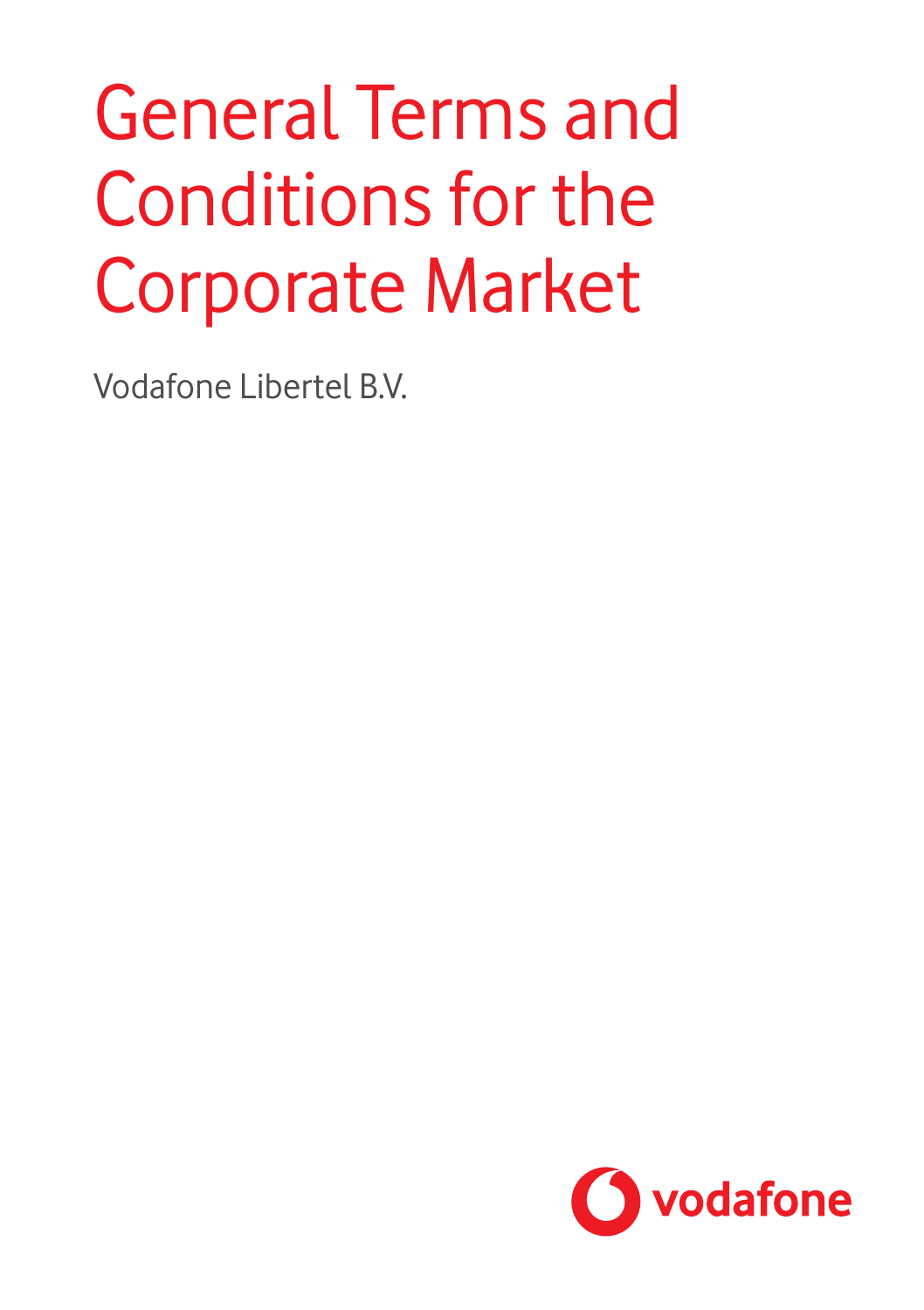# **Content**

#### **General Terms and Conditions for the Corporate Market**

| Article 1  | Definitions                                                      | 3              |
|------------|------------------------------------------------------------------|----------------|
| Article 2  | General                                                          | $\overline{4}$ |
| Article 3  | Conclusion of an Agreement                                       | $\overline{4}$ |
| Article 4  | Duration and termination                                         | 5              |
| Article 5  | Performance of the Agreement                                     | 5              |
| Article 6  | Delivery of Goods                                                | 6              |
| Article 7  | Inspection, acceptance, repair/exchange of Goods and/or Services | 6              |
| Article 8  | Obligations of the Contracting Party                             | $\overline{7}$ |
| Article 9  | Fair Use & Fair Use Policy                                       | $\overline{7}$ |
| Article 10 | Access codes and SIMs                                            | 9              |
| Article 11 | Blocking and deactivating Connections and Services               | 9              |
| Article 12 | Rates                                                            | $\overline{9}$ |
| Article 13 | Payment                                                          | 10             |
| Article 14 | Security                                                         | 11             |
| Article 15 | Intellectual and industrial property rights and confidentiality  | 11             |
| Article 16 | Suspension, settlement and termination                           | 12             |
| Article 17 | Obligations in the case of termination or premature termination  |                |
|            | of the Agreement and/or Subscriptions                            | 13             |
| Article 18 | Limitation of liability                                          | 13             |
| Article 19 | <b>Third Parties</b>                                             | 15             |
| Article 20 | Privacy                                                          | 15             |
| Article 21 | Miscellaneous                                                    | 15             |
| Article 22 | Use of Telecommunication Services                                | 16             |
| Article 23 | <b>SIM</b>                                                       | 16             |
| Article 24 | Another provider/network of third parties                        | 16             |
| Article 25 | Number and number retention                                      | 16             |
| Article 26 | Maintenance                                                      | 17             |
| Article 27 | Applicable law and disputes                                      | 17             |
| Article 28 | Change of the Terms & Conditions                                 | 18             |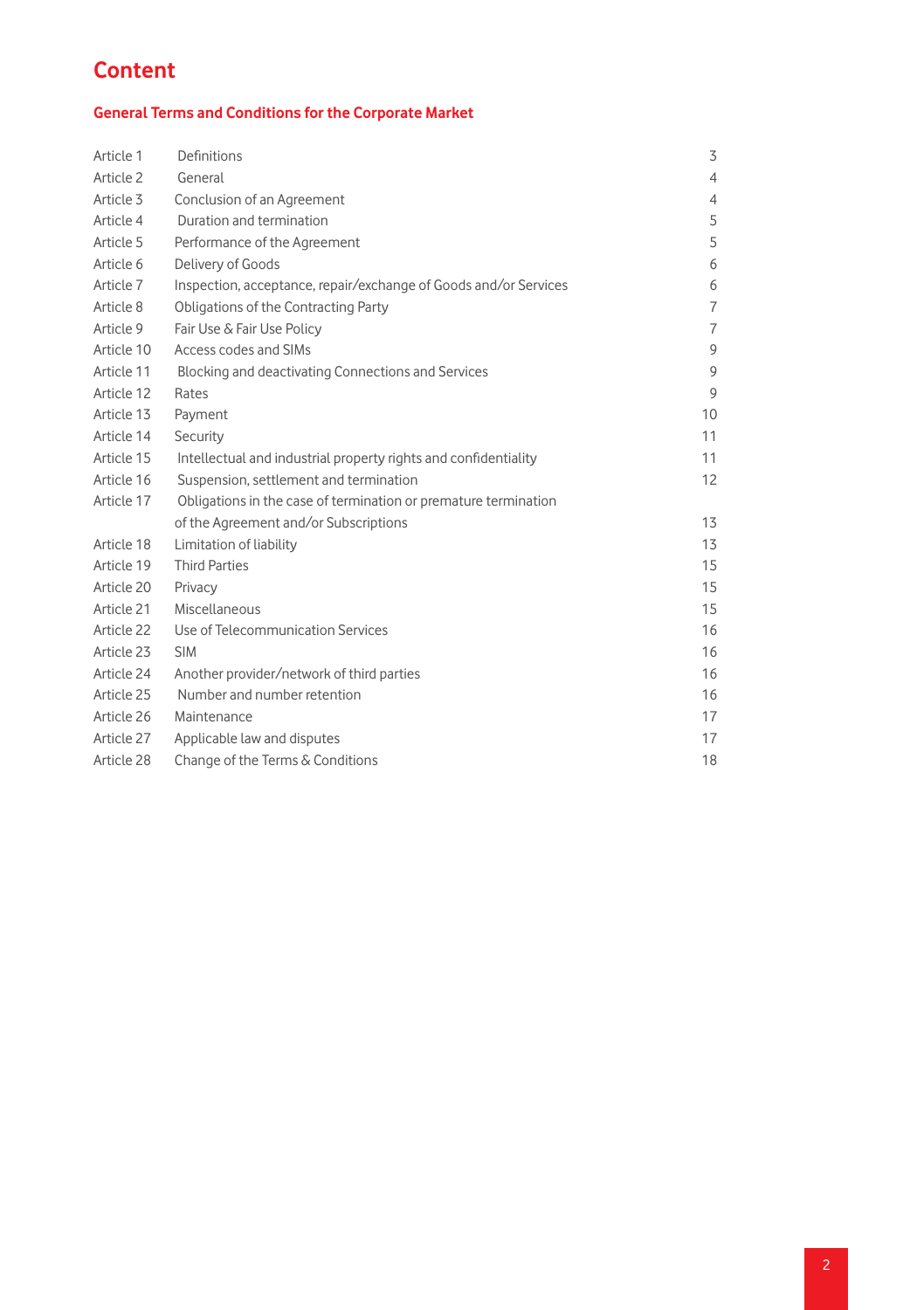#### **1. Definitions**

In these General Terms and Conditions, the terms with a capital letter are defined as follows, in which context words stated in the singular also indicate the plural and vice versa, and conjugations of verbs have the same content as the verb in question, with due observance of the context

- 1. **Connection:** a connection to the Network (including by means of a SIM in the form of a SIM card or eSIM).
- 2. **Supplementary Service:** every service delivered by the Supplier in connection with or supplementary to another Service or Good (including a Content Service).
- 3. **Subscription:** every use of a Connection, in which context the amounts owing are charged periodically on the basis of the Agreement.
- 4. **General Terms and Conditions:** these general terms and conditions of the Supplier.
- 5. **Authority:** a supranational, national, provincial, municipal or any other body or court with government authority including ACM (Dutch Consumer and Market Authority: Autoriteit Consument & Markt ).
- 6. **Content Service:** every service that consists, in whatever form, of supplying content (including digital and other information, such as text, data, moving, stationary and graphic images, sound recordings, games, advertising and similar services).
- 7. **Contracting Party:** the party that will receive or has received an offer or that will conclude or has concluded an Agreement with the Supplier.
- 8. **Service:** every supplied or made available Telecommunication Service, Supplementary Service or other service.
- 9. **End-User:** the natural person who is authorised by the Contracting Party and/or an Affiliated Enterprise, on the basis of a relationship under employment law with the Contracting Party and/or an Affiliated Enterprise or on the basis of a temporary employment contract, to make use of the Network and/or the Services.
- 10. **Affiliated Enterprise:** the enterprise in which the Contracting Party directly owns at least fifty percent of the shares or for which the Contracting Party has assumed liability, jointly and severally or otherwise.
- 11. **Supplier:** the legal entity or company referred to in the Agreement that supplies the Goods and/or Services.
- 12 **Mobile Telecommunication Service:** every Telecommunication Service where the Connection is made to the Network via a wireless link.
- 13. **Netherland:** part of the Netherlands located in Europe, therefore excluding Saba, Sint-Eustatius, Saint Martin and the islands Bonaire, Aruba and Curacao.
- 14. **Network:** all technical components with which the Supplier facilitates fixed and mobile telecommunication or instructs others to do so.
- 15. **Number:** numbers, letters or other symbols, whether or not used in combination, intended for access to or identification of Connections, Contracting Parties and End-Users, Services, Peripheral Equipment or other network elements.
- 16. **Delivery Protocol:** a signed document that the Supplier uses to indicate that the Items and/or Services have been delivered.
- 17. **Agreement:** every arrangement on the basis of which the Supplier delivers one or more Goods and/or Services (including making Connections or concluding Subscriptions).
- 18. **Personal Data:** all data relating to an identified or identifiable natural person.
- 19. **Peripheral Equipment:** the telephone exchange connected to the Network or the mobile radio transmission and/or receiving device (also referred to as 'handset', 'mobile device' or 'mobile telephone') which establishes the connection to the Network, whether or not in combination with a SIM or another technical means.
- 20. **SIM:** the chip which, in combination with a Connection and Peripheral Equipment, enables the use of the Network. SIM definition includes eSIM. An eSIM is a SIM card embedded in the user equipment
- 21. **Software:**software made available by the Supplier to the Contracting Party in connection with the Services.
- 22. **Rates List:** an overview of rates and other costs with respect to the Items and/or Services. 23 Telecommunication Service: a public electronic communication service with which the Network can be used (including on the basis of a Subscription).
- 23. **Telecommunication Service:** a public electronic communication service with which the Network can be used (including on the basis of a Subscription).
- 24. **Fixed Telecommunication Service:** every Telecommunication Service where the Connection is made to the Network via a fixed link.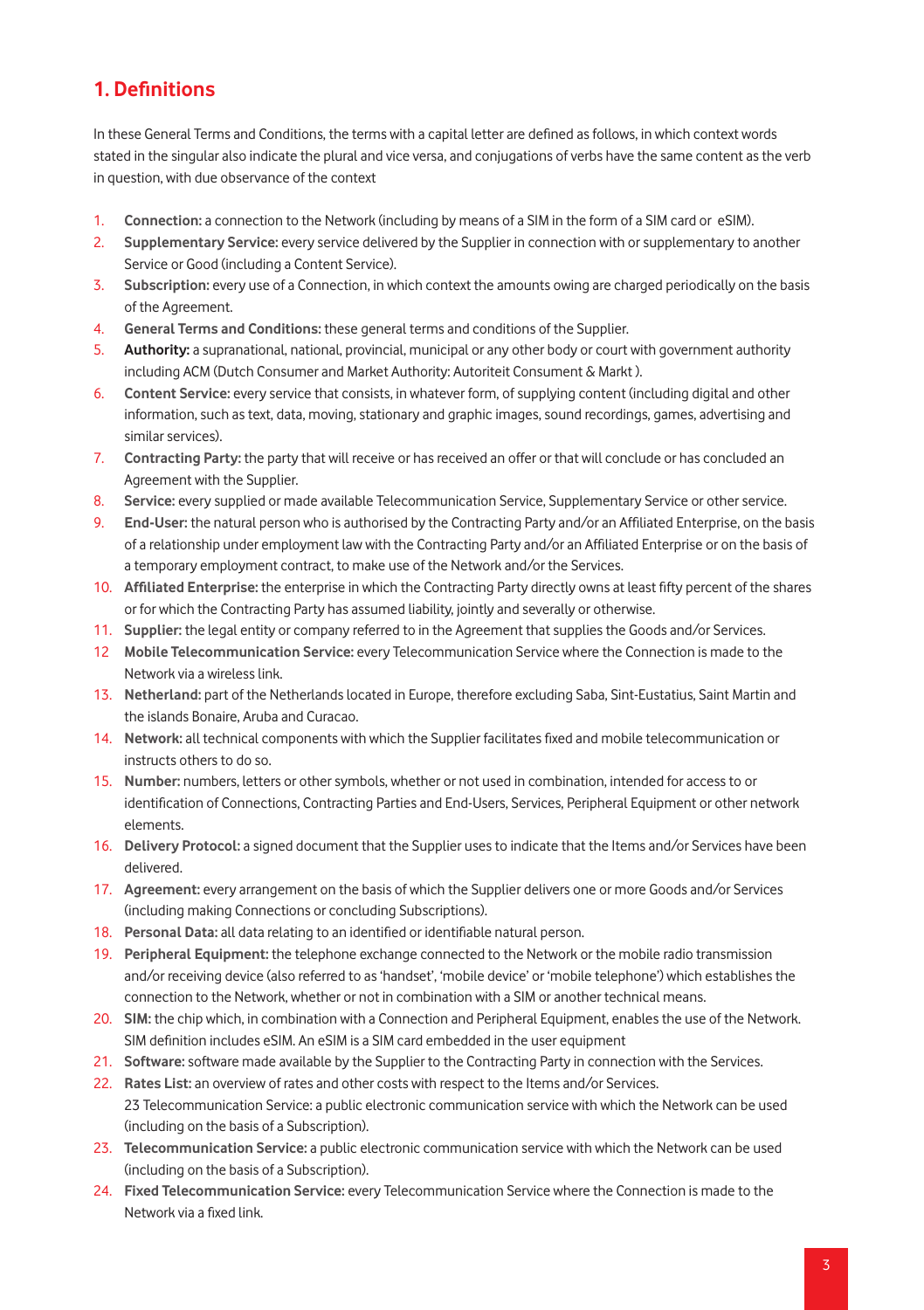- 25. **Working Days:** Monday to Friday from 8 a.m. to 6 p.m., with the exception of Dutch public holidays.
- 26. **Goods:** the Peripheral Equipment, handsfree vehicle kits, physical network connections, SIMs, Software, hardware, quotations, calculations, analyses, designs, drawings, images, reports, documentation, folders, samples, models, preparatory material, accessories or other material supplied or made available by the Supplier.

# **2. General**

- 1. The applicability of general terms and conditions used by the Contracting Party is hereby expressly rejected.
- 2. The General Terms and Conditions will apply to all legal relationships (including offers and Agreements) under which the Supplier delivers Services, Goods and/or Subscriptions to the Contracting Party.
- 3. These General Terms and Conditions are an integral part of the Agreement. In the event of contradiction between a provision in the Agreement and a provision in these General Terms and Conditions, the provision in the Agreement will have preference.
- 4. Every communication relating to Services, Goods and/or Subscriptions between the Supplier and the Contracting Party may take place electronically, unless stipulated otherwise in the Agreement. The electronic version of the relevant communication, as well as agreements in writing, stored by the Supplier will serve as evidence of such communication, except for evidence to the contrary provided by the Contracting Party. Electronic communication will be considered to have been received at the time of dispatch, unless the contrary is proven by the recipient. If the communication has not been received as a consequence of delivery and/or accessibility problems with respect to the Contracting Party's electronic mailbox, such will be at the Contracting Party's risk, also if the electronic mailbox is located at a third party. The Supplier will not be obliged to send any confirmation of receipt with respect to any communication it has received. If the Supplier fails to confirm an offer of the Contracting Party on time, such will not be considered a rejection of that offer.

# **3. Conclusion of an Agreement**

- 1. An Agreement between the parties will be concluded only at the time that a request relating to such from or on behalf of the Contracting Party is accepted in writing by the Supplier or at the time that the Supplier commences the implementation of the Agreement.
- 2. The Supplier may reject a request at all times and may do so if, for instance:
	- a. the person acting for the Contracting Party is not authorised to represent that party;
	- b. the person acting for the Contracting Party does not meet the requirements set by the Supplier including identification and providing the necessary information – for concluding an Agreement;
	- c. the Supplier has reasonable cause to doubt or has information relating to the poor creditworthiness or poor payment record of the Contracting Party or its directors vis-à-vis the Supplier or third parties. The Supplier will be entitled to request information regarding such from third parties (including the Preventel Foundation) and to register the Agreement at the Preventel Foundation; or
	- d. the Supplier has reasonable cause to doubt whether the Contracting party will purchase the Goods and/or Services in accordance with the Agreement and/or the normal use on which the applicable rates are based.
- 3. The Contracting Party will be responsible for, if it so desires, saving the Agreement, making it accessible for inspection at a later date and for printing it. The Supplier may issue a copy of the Agreement, if such is available, and will be entitled to charge reasonable costs for such.
- 4. The Contracting Party guarantees that it has provided all information required by the Supplier in connection with the Agreement, as well as all other information relevant for the implementation of the Agreement, and that this information is correct and complete. The Supplier will not be obliged to request further information from the Contracting Party regarding the intended use of the Goods and/or Services or the circumstances under which these Goods and/or Services will be used.
- 5. The Supplier will be entitled at all times to break off negotiations with the Contracting Party without stating the reasons and without being obliged to pay any compensation or to continue negotiations.
- 6. The person concluding the Agreement on behalf of the Contracting Party guarantees that he/she has provided a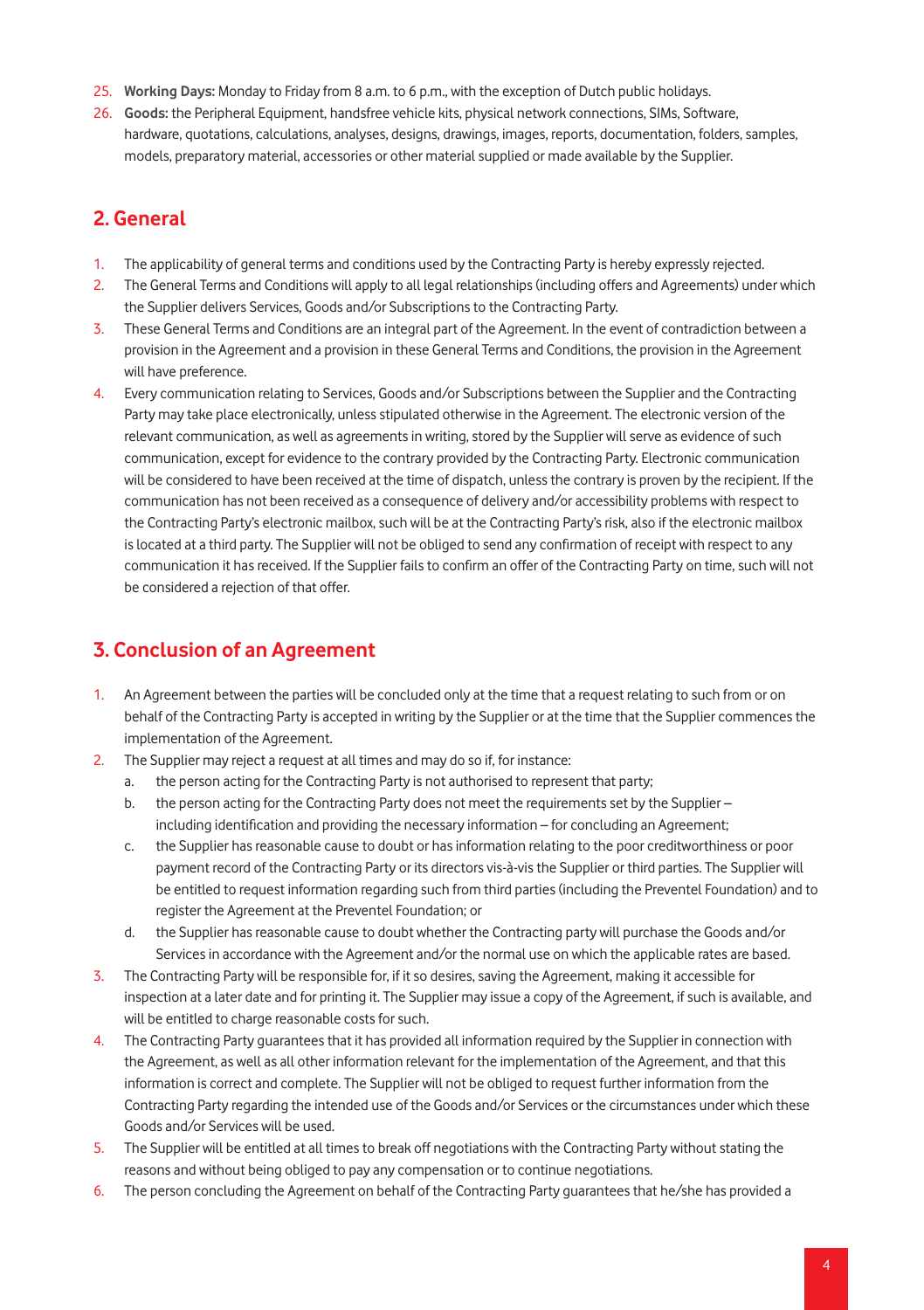valid and personal identity card and that he/she is authorised to represent the Contracting Party in concluding this Agreement.

- 7. All offers and the associated Goods of the Supplier will be entirely free of obligation, also if a term is referred to in that offer. These offers and Goods will remain the property of the Supplier and/or its licensers and should be returned to the Supplier at its request. The Contracting Party will not be permitted to submit these offers or the associated items to third parties, and in particular competitors of the Supplier.
- 8. Promises, notifications and agreements from or with the Supplier that relate to obligations of the Supplier and which have been made by employees or representatives of the Supplier will bind the Supplier only if these have been confirmed in writing by the Supplier.

# **4. Duration and termination**

- 1. Agreements and Subscriptions will be entered into for the agreed minimum duration, or, if no minimum duration is stipulated, for the duration of one year. Following the expiry of this minimum duration the Agreement and the Subscriptions will be automatically extended.
- 2. On or after expiry the minimum duration, the Agreement and the Subscriptions can be terminated subject to one month written notice.
- 3. Without prejudice to the provisions of Articles 4.1 and 4.2, an Agreement will not end until the minimum duration for all individual Subscriptions has expired.

# **5. Performance of the Agreement**

- 1. The Supplier will determine the way in which and by whom (including by third parties on a subcontract basis) the Agreement is performed and will inform the Contracting Party of such as far as possible, if requested. The Supplier will not be obliged to follow any instruction of the Contracting Party. If it has been agreed that the deliveries will be made in phases, the Supplier will be entitled to postpone deliveries belonging to a subsequent phase until the Contracting Party has approved deliveries from preceding phases in writing. The Supplier will be entitled to invoice every completed phase individually.
- 2. Any periods referred to in the Agreement (including delivery and performance times) are approximations and must never be considered deadlines. Exceeding a period will not result in the Supplier being in default. Any periods referred to in the Agreement (including delivery and performance times) are based, inter alia, on data submitted to the Supplier by the suppliers in question. If delays occur in the performance of the Agreement for whatever reason (including causes relating to the staff of the Supplier or its suppliers), the periods will be extended by the same number of days as the length of the delay. This will also apply if the delay is a result of circumstances that were already foreseeable at the time that the Agreement was concluded.
- 3. The Contracting Party will be responsible for installing, adjusting, updating and managing Goods required for the Services and for regulating the adjustments. If the Supplier is to perform installation work, this work will be limited to the direct connection- and/or configuration work agreed between the parties at the agreed location (which will not include structural adjustments, such as foundation work, creating openings and holes, repair work, brickwork, cable ducts, internal cabling, etc.).
- 4. If the Contracting Party requests the Supplier to change the performance of the Agreement, it will be obliged to do so in writing and in good time, failing which the risk for the changed performance will be borne by the Contracting Party. The Supplier will not be obliged to accept a request to change the performance of the Agreement. If the Supplier accepts such a request, the consequences of periods being exceeded will be borne by the Contracting Party.
- 5. If the Supplier incurs higher costs during the performance of the Agreement than was agreed in that Agreement, the Contracting Party will be obliged to reimburse these costs as additional work, if these costs are the result of:
	- a. an additional assignment of the Contracting Party;
	- b. a change in the state of the art; or
	- data submitted to the Supplier by the Contracting Party that are not in accordance with reality.
- 6. Supplier can transfer its rights and obligations from the Subscription. Except in case of transfer of (a part of) the company, the Contractor has the right to cancel the Subscription.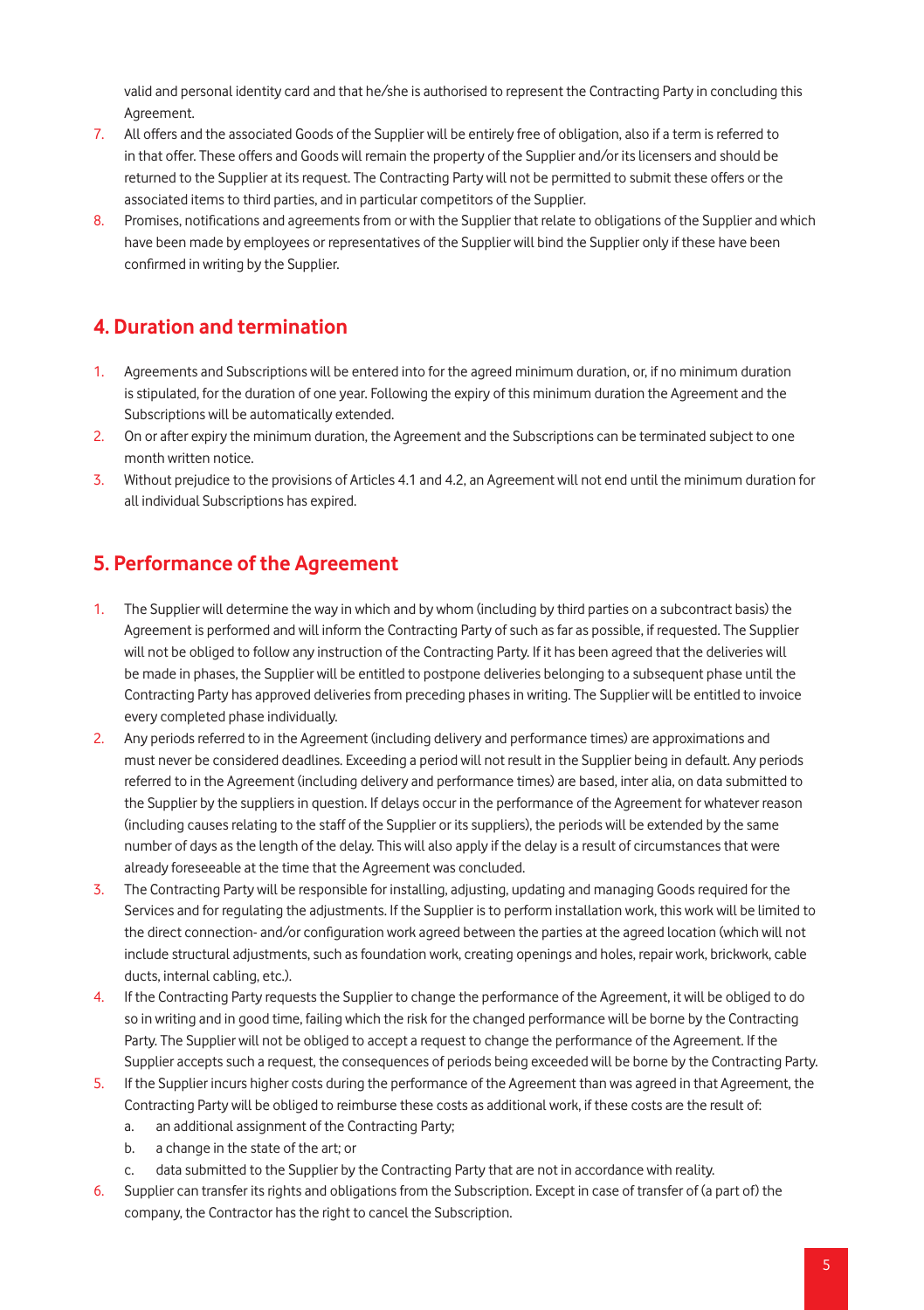# **6. Delivery of Goods**

- 1. Goods will be delivered by the Supplier in the Netherlands to the delivery address provided by the Contracting Party, in which case the risk for the Good transfers to the Contracting Party at the time of arrival at the address in question or, if it has been agreed that the Contracting Party will sign a consignment note, at the time that the consignment note is signed. Delivery of Goods by the Supplier outside the Netherlands will be made ex works (INCOTERMS 2010).
- 2. If a delivery cannot be made at the agreed time due to circumstances on the part of the Contracting Party, the Supplier will be entitled to store the Goods and to charge the Contracting Party the storage costs and the extra transport costs.

#### **7. Inspection, acceptance, repair/exchange of Goods and/or Services**

- 1. Within seven Working Days of the receipt of the Good and/or Service, the Contracting Party will inspect such and if it believes that the Good and/or Service is defective, it will notify the Supplier of such and state that it cannot accept the Good and/or Service.
- 2. Goods and Services will be considered as accepted if the Contracting Party:
	- a. has signed the Delivery Protocol or has indicated in some other way that the Goods and/or Services are finished or in working order;
	- b. has failed to state in detail and in writing within seven Working Days of the receipt of the Delivery Protocol or another delivery document (of, if no Delivery Protocol or another delivery document was submitted, the delivery of the Good and/or Service) that it is not accepting the Goods and/or Services; or
	- c. has used the Goods and/or Services.

The Contracting Party may not refuse to accept Goods and/or Services because they have small defects (including defects that do not have any significant negative effects on the most important functionalities).

- 3. If the Contracting Party has refused to accept the Goods and/or Services in good time and in accordance with the conditions referred to above, the Supplier, if it has failed in the performance of its obligations, will:
	- a. in the case of Services, have the defect repaired provided that the Service is not functioning in accordance with the documented specifications of that Service;
	- b. in the case of Goods, have the defect repaired or have the defective Good exchanged in return for a similar item, at the Supplier's discretion, provided that:
		- i. the relevant Good was made available to the Contracting Party by the Supplier;
		- ii. this Good does not function in accordance with the documented specifications of the Good;
		- iii. the Good is returned unused, complete and in the original packaging, with all corresponding documentation and with a receipt; and
		- iv. the defect in the Good did not arise after the time of delivery or due to a cause attributable to the Contracting Party.
- 4. If the Contracting Party discovers that a Good is defective, the Supplier will assess, on the basis of the guarantees provided by that manufacturer to the Supplier, whether the manufacturer of that item will repair the defect or whether it will be exchanged for a similar Good. If such guarantees exist, the Supplier, at its own discretion and without additional costs for the Contracting Party, will repair or exchange the defective Good for a similar Good, or instruct others to do so, provided that:
	- a. the relevant Good was made available to the Contracting Party by the Supplier;
	- b. this Good does not function in accordance with the documented specifications of the Good;
	- c. the defect is reported as soon as possible after discovery to the Supplier, but in any event within 12 (twelve) months of delivery; and
	- d. the Good is returned complete and in the original packaging, with all corresponding documentation and with a receipt;
	- e. in the event that the Good is Peripheral Equipment, the IMEI number of such Peripheral Equipment matches the IMEI number on the packaging, and
	- the defect in the Good cannot be attributed to the Contracting Party.
- 5. The Supplier will be entitled to charge assessment costs and will not be obliged to repair the defect in the Service and/or Good or to exchange the defective Good, or instruct others to do so, if the Supplier has obtained this Service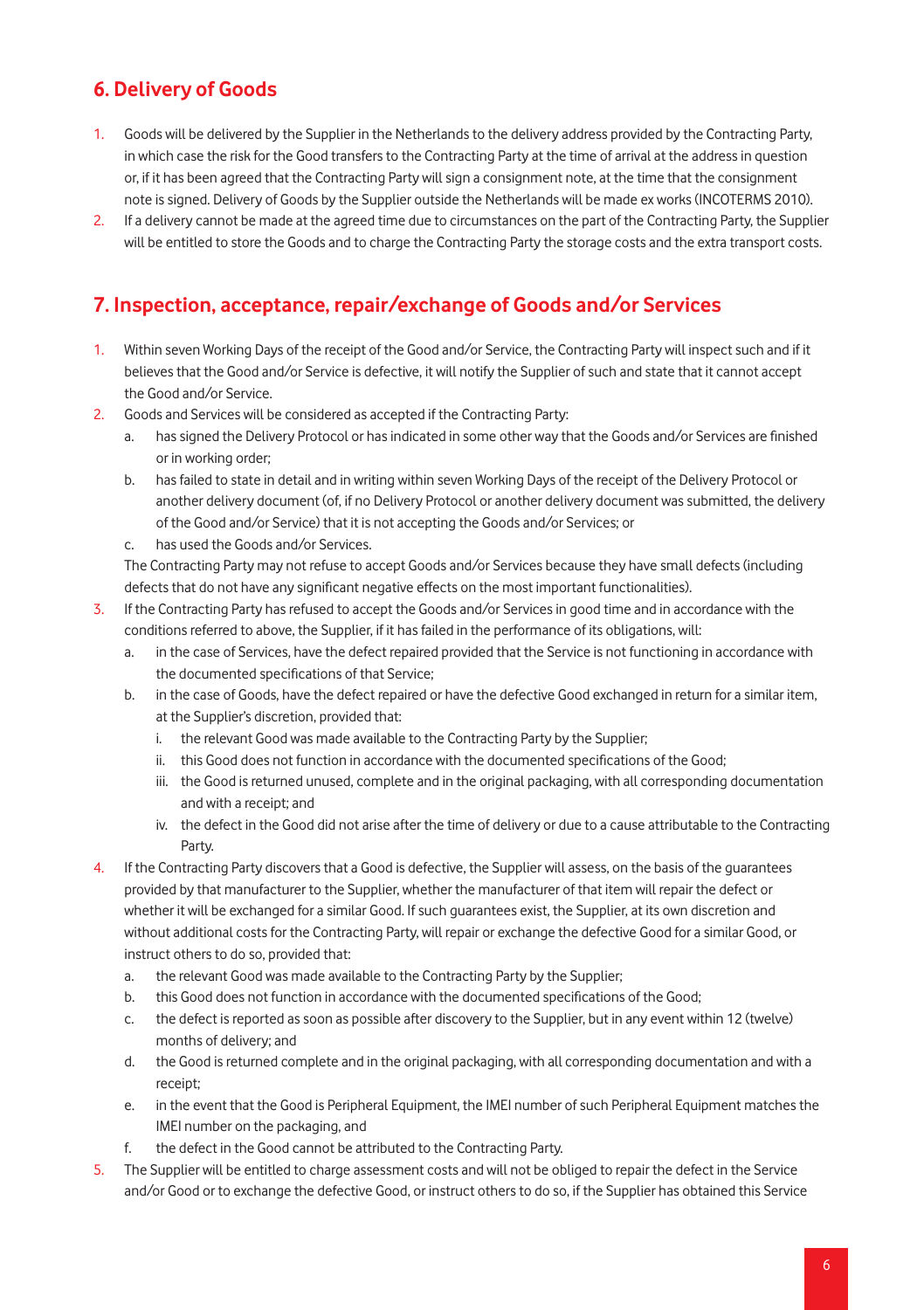and/or Good from a third party and it turns out that this third party is not obliged to make such a repair or exchange or, although it is obliged, it fails to fulfil this obligation.

- 6. Apart from the provisions of Article 7, no obligations regarding the functioning of the Goods and/or Services or any defects therein will rest with the Supplier.
- 7. The discovery of a defect in a delivered Good will not entitle the Contracting Party to suspend any of its obligations.

# **8. Obligations of the Contracting Party**

- 1. The Contracting Party guarantees at its own expense and risk that:
	- a. it will report relevant data (including address information, change of name, the information on End-Users and technical data relating to, for instance, the Peripheral Equipment used) no later than fourteen days prior to the performance of the Agreement or, in the case of any changes to such, fourteen days prior to the change, in writing to the Supplier:
	- b. it will provide the Supplier with the opportunity to deliver the Goods and Services on Working Days, at easily accessible locations, and under conditions that meet statutory safety requirements and other regulations imposed by an Authority;
	- c. at the request of the Supplier, it will provide all reasonable assistance in order to deliver the Goods and/or Services and to be able to check and guarantee the proper operation of such (including by providing facilities and allowing access, in whatever form);
	- d. it will use the Goods and Services carefully and in a normal manner, as intended by the Supplier and third parties that have supplied these Goods and/or Services;
	- e. it will follow the Supplier's instructions in connection with nuisance or damage resulting from the use of the Goods and/or Services; and
	- f. it will comply with applicable legislation (including privacy legislation).
- 2. The Contracting Party guarantees that it will refrain from:
	- a. using the Goods and/or Services for other than normal use, as intended by the Supplier and third parties, including obstructing or disturbing the performance of the Agreement, damaging the Supplier or third parties, acting contrary to applicable legislation (including violating legislation relating to privacy or import and export or committing criminal offences), infringing the intellectual property rights of third parties, misusing allocated access codes or issuing such to third parties, teasing, spamming or causing a nuisance in some other way, offending, causing hurt or annoyance, hacking, establishing or having others establish connections on a large scale to sales numbers (090x numbers) and/or services, the wrongful removal of an SIM lock, network lock or any other security, as well as every action as a result of which payments owing to the Supplier are improperly restricted;
	- b. using Goods and/or Services for the use of the Connection to the Network or networks of other providers of electronic communication services which do not meet the requirements for connection to the Network. The Contracting Party will use only Peripheral Equipment permitted for the Services in question.
- 3. The Supplier will be entitled to instruct the Contracting Party and to take measures to prevent, restrict or end the above and the consequences thereof, including the removal of information and returning to the original condition. The Supplier will also be entitled to do so if it has a reasonable suspicion that the action in question took place, is taking place or will take place. The Contracting Party will be obliged to follow these and other reasonable instructions relating to the Service immediately, failing which the Contracting Party will be in default without any notice of such being required.
- 4. In the event of violation of this article, the Supplier will be entitled to charge the related additional costs, to deliver non-working Goods and/or Services and to charge the payments owed for those Goods and/or Services.

# **9. Fair Use & Fair Use Policy**

1. In relation to certain Subscriptions it is possible to use (part of) the Services without limitation and/or to use them in certain countries outside the Netherlands without extra costs. This freedom obviously comes with a fair use obligation. The Contracting Party and/or End-User may only use the Services in a way that is reasonable in light of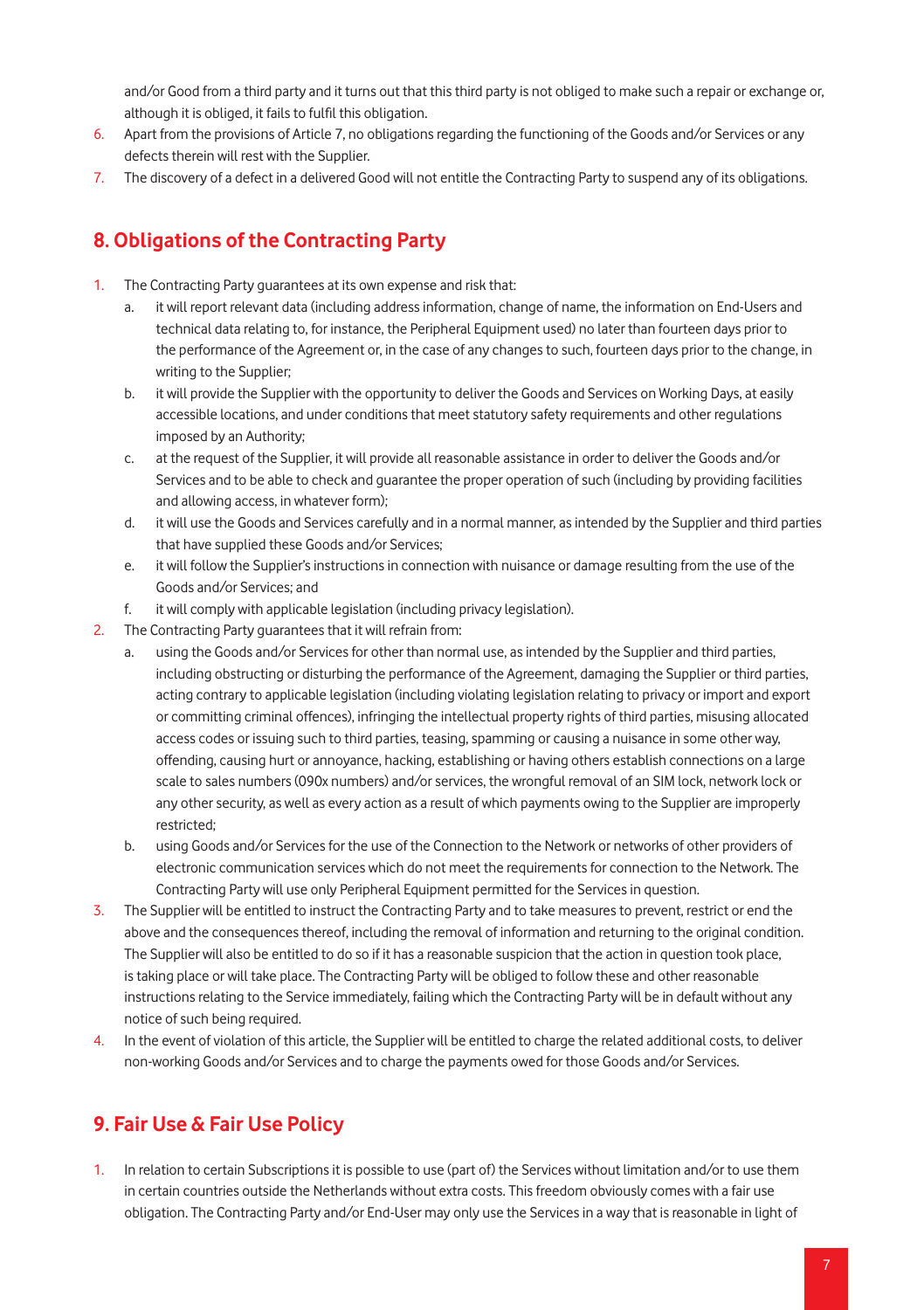the Agreement and the purpose for which the Service is provided. A Subscription is offered to enable an End-User with its place of residence in the Netherlands to use its mobile phone to make a connection with the Network. If Supplier offers (part of) the Service without limitation this is intended to offer End-User a feeling of freedom in relation to such use, not to use the Subscription for another purpose of significantly more than expected when parties concluded the Agreement or than the average end-user.

- 2. Apart from using a Subscription significantly more as meant in clause 1, the following are explicit examples of usage that is not considered as fair
	- a. Use is combination with multiple devices at the same time.
	- b. Permanent or near to permanent use, such as in case of a baby monitor or router.
	- c. Longer or more intense use abroad than may be expected in light of regular holiday or business trips.
	- d. Use for commercial purposes such as the offering of telecommunication services to third parties.
	- e. Use for sending spam or bulk messages.
	- f. Use as a simbox.
	- g. Use of one Network Connection for multiple end-users.
- 3. Supplier is entitled to stipulate further limitations in light of fair use.
- 4. In case of use that is not considered fair, Supplier may impose further conditions, charge extra costs, suspend (part of) the Services or terminate the Services, Subscription or Agreement. Supplier shall not take such measures without first sending a warning to the Contracting Party.

#### **Fair Use Policy**

- 5. Per June 1, 2017, Vodafone introduced 'Roam-like-at-Home' for al mobile Subscriptions. That means all mobile Subscriptions for calling, texting and data are valid for use in the EU, without any extra costs for roaming. 'Roam-likeat-Home' is not meant to support unfair roaming use. That is why Vodafone applies a Fair use Policy (FUP). The FUP is part of the European Roaming Regulation and its goal is to prevent unfair use of national Subscriptions abroad. Vodafone does not apply the FUP for Prepaid-Subscriptions.
- 6. Vodafone offers 'Roam-like-at-Home' to roaming End-Users residing or having a stable link in The Netherlands. Vodafone can ask End-Users to provide proof of a stable link and holds the right to refuse to offer 'Roam-like-at-Home' to End-Users who are not willing to provide stable link proof.
- 7. Organised resale of SIMs to persons not effectively residing or having stable links in The Netherlands is prohibited. Vodafone may take immediate proportionate measures in cause of organised resale. Vodafone also may apply fair, reasonable and proportionate control mechanisms in case of:
	- Long inactivity of a given SIM associated with use mostly, if not exclusively, while roaming;
	- Subscription and sequential use of multiple SIMs by same customer while roaming.
- 8. Vodafone applies various control mechanisms, based on objective indicators, to prevent unfair use of roaming:
	- a. 4 month FUP

Unfair use of Roam-like-at-Home is established when during 4 months customer has less than 50% domestic presence and usage. Usage of voice, SMS messages and data is constantly being monitored over the 4 most recent months. When Vodafone notices unfair roaming use of and End-User, Vodafone will send a notification with a request to adjust the roaming behaviour. End-Users have 14 days to provide proof of a stable link. Vodafone holds the right to surcharge roaming End-Users after those 14 days.

b. Open bundle FUP

Vodafone reserves the right to apply a monthly EU-data limit for open bundles. For 2022 the tariff is € 2 (including VAT) / GB. Vodafone communicates when an EU-data limit is applicable for an open bundle. When the monthly EU-data limit is exceeded, Vodafone can apply an extra charge for the use of data: € 0,0024 per MB data (extra charges are including VAT).

- 9. The extra charges in the EU that Vodafone applies (following the EU Roaming Regulation) are: € 0,026 per minute calling, € 0,0131 per minute being called, € 0,004 per sending SMS and € 0,0024 per MB data (extra charges are including VAT). Visit Vodafone.nl/fup for more information.
- 10. There is a special Fair Use Policy for Red Pro Unlimited

The use of mobile internet for Red Pro Unlimited is unlimited in the Netherlands. After 10 GB per day, the customer will automatically receive another 1 GB after which this free 1GB can be supplemented via the MyVodafone portal. The use of mobile internet for Red Pro Unlimited is limited to a Fair Use Policy of 50 GB data per month in the EU. After that an extra charge of € 0,0024/MB will be applied..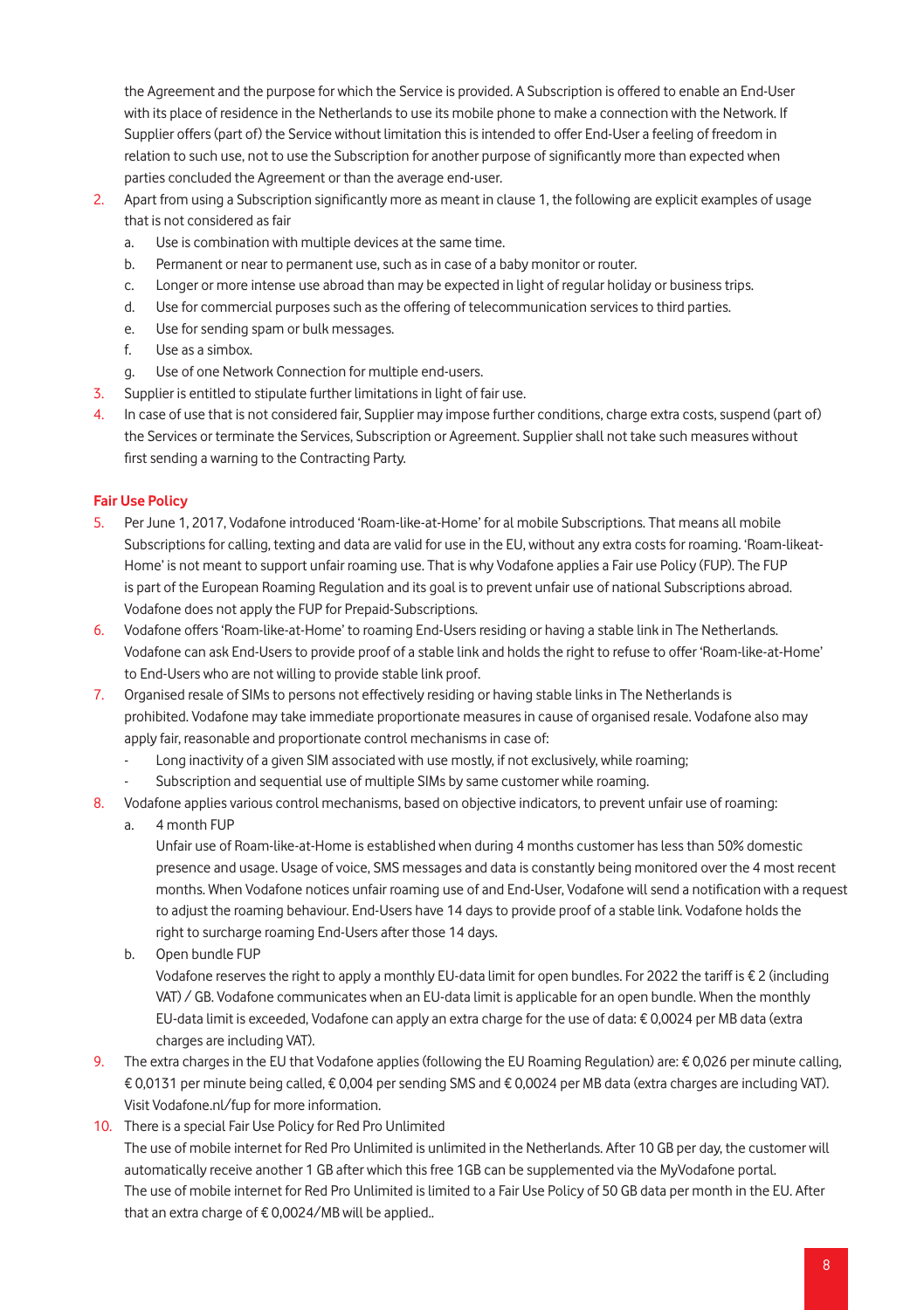11. When regulated roaming services are available in the European Union, the quality of service offered in that country may differ from the quality of service offered in the Netherlands due to various local factors related to the technologies available in the visited country such as the deployment status of the latest technology (such as 3G, 4G and 5G), local network coverage, available speed, latency (delay in transfer of data) but also other external local factors such as topography. Should the Customer encounter difficulties with the quality of service offered while roaming in the European Union in relation to what is contractually agreed, the customer can contact the Customer Service department. Outside the European Union, reasons other than those referred to in the first paragraph may influence the quality of roaming service. For the purposes of this clause, "European Union" means the 26 countries other than the Netherlands that are officially part of the European Union, as well as Iceland, Liechtenstein and Norway , to the exclusion of any other country.

#### **10. Access codes and SIM**

- 1. Access codes and SIMs will remain the property of the Supplier at all times and the Supplier will be entitled to change access codes and SIM settings (remotely). The risk with regard to the use of access codes and SIMs lies solely with the Contracting Party. Access codes and SIMs are purely personal and cannot be transferred.
- 2. The Contracting Party guarantees that it will:
	- a. carefully protect access codes and the SIM against loss, misuse, unauthorised use, theft and damage;
	- b. request the Supplier to block the access codes and SIMs immediately if the access code or SIM can no longer be used due to loss, theft or damage, or if the Contracting Party has a suspicion of misuse or unauthorised use of the access code or SIM. The Supplier will immediately deactivate the SIM following such a request, unless the Supplier reasonably suspects abuse of this possibility to block the SIM; and
	- c. return the access code and the SIMs to the Supplier following the termination of the Agreement or the Subscription in question or destroy such if the Supplier so requests upon Termination.
- 3. All costs of the use of the access codes, SIM, Connections and/or Services, be they authorised or unauthorised, will be at the full expense and risk of the Contracting Party until the time that the Supplier has been notified and blocking has been effected in the manner described in Article 9.2b.
- 4. If the Contracting Party has received Goods and/or Services which have been blocked by or on behalf of the Supplier (for instance a SIM Lock or a network lock), the Contracting Party will not be permitted to remove the blocking or to have such done by third parties without the explicit written permission of the Supplier. The Supplier may attach conditions to such permission (including the payment of a fee relating to the contribution made by the Supplier (possibly through a retailer) for this Good and/or Service).

# **11. Blocking and deactivating Connections and Services**

- 1. The Supplier will be entitled to block or deactivate one or more Connections or Services (wholly or in part and for a temporary or permanent period) in accordance with the provisions of Article 15.2 or if a request is made by or on behalf of the Contracting Party on the basis of Article 9.2b and the Supplier has no reason to refuse the request. During the period of blocking or deactivation, the Contracting Party will remain obliged to pay all fixed periodical
- 2. If the Supplier blocks or deactivates Connections or Services, it will:
	- a. inform the Contracting Party in advance of a blocking or deactivation provided that this is reasonably possible;
	- b. remove the blocking and charge costs for removing the blocking, after fulfilment of all outstanding (payment-) obligations;
	- c. remove the blocking and initiate reactivation at the written request of the Contracting Party after the Contracting Party has fulfilled the obligations required by the Supplier and charge costs for removing the blocking.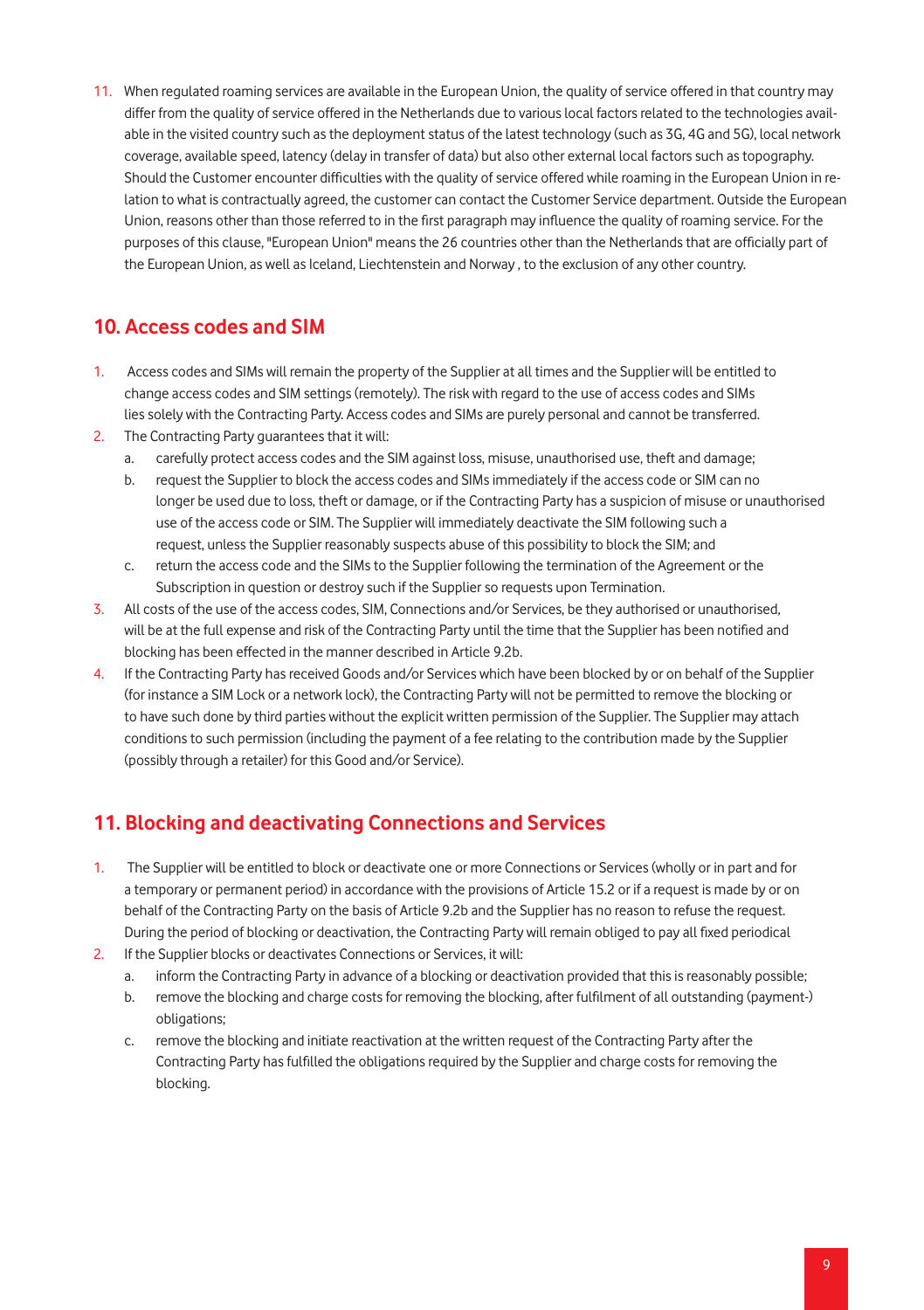#### **12. Rates**

- 1. The rates for the Goods and Services will be payable to the Supplier in accordance with the Rates List applicable at that time, irrespective of whether the Goods and/or Services have been or will be supplied by third parties. The Rates List may be requested from the Supplier.
- 2. All rates are in euros and exclusive of VAT and other charges, taxes and duties imposed by an Authority.
- 3. Supplier calculates the data usage of the Contracting Party based on the definitions by the International Standard of Units (SI): 1 gigabyte (GB) = 1.000 megabytes (MB) = 1.000.000.000 bytes.
- 4. The Supplier will be entitled to cancel discounts with immediate effect if the actual use of the Goods and/or Services is not in accordance with the Agreement, does not correspond to the normal or contractually agreed use on which the applicable rates are based or if that use deviates substantially from the use that may be reasonably expected. Promotional or other discounts will not apply to the Contracting Party, unless the parties have reached an explicit and written agreement in that respect.
- 5. The data held by the Supplier will be decisive in determining the payable amounts, unless the Contracting Party proves that such data is incorrect.
- 6. The Supplier reserves the right to make corrections regarding the rates for Goods and Services every calendar year based on the CBS Consumer Price Index of the preceding calendar year. The right to terminate the Agreement as mentioned in paragraph 6 of this article is not applicable on an increasement of rates resulting from price index corrections.
- 7. The Supplier will be entitled to adjust its rates unilaterally (also if an Authority adopts a measure or adjusts the cost price) with due observance of a period that it has imposed. At least four weeks prior to such a change taking effect, the Supplier will inform the Contracting Party and, if applicable pursuant to statutory provisions, point out to the Contracting Party its right to terminate the Agreement (or the relevant part thereof) in writing effective from the date on which the change takes effect. The notice of termination must have been received by the Supplier before the change takes effect.

#### **13. Payment**

- 1. All rates will be owed from the time that the Supplier incurs costs for the benefit of the Contracting Party in the
- 2. The Supplier will be entitled to put invoices electronically (by e-mail/online) at the Contracting Party's disposal. If the Contracting Party requires invoices in writing the Supplier is entitled to charge costs for meeting this requirement.
- 3. Payment should be made within thirty days of the invoice date. If this payment period is exceeded, the Contracting Party will be in default without any further notice being required and the Supplier may charge the Contracting Party the statutory interest increased by two percentage points. All out-of-court collection and other costs (including the costs incurred for drawing up and sending demands, conducting settlement negotiations and other actions for preparing possible legal proceedings) as well as legal costs will be charged to the Contracting Party.
- 4. If Contractor and Supplier have agreed that payment of all fees due as referred to in article 12 takes place by direct debit of the by Contractor specified IBAN number, for which Contractor has authorized Supplier orally, through the website of the Supplier or in writing, Supplier shall send Contractor an email notification in advance that indicates that the online invoice is available for direct debit. If Contractor has opted to receive the invoice by post the receipt of that invoice shall be considered as a notification of the upcoming direct debit. The collection shall take place within 15 working days following the dispatch of this notification.
- 5. The amounts payable for the use of a Content Service will be paid by the Contracting Party via its Subscription.
- 6. The Supplier will be entitled to send interim invoices and/or to demand immediate payment if it delivers in parts or if the use of the Service and/or the Good does not correspond with the normal use on which the rates were based.
- 7. Objections to amounts charged must be submitted to the Supplier in writing within thirty days of the invoice date. Following the expiry of this date, the Contracting Party will be considered to have approved of the level of the amount stated on the invoice. The Supplier and the third parties in question will be entitled to charge the costs of investigating objections to amounts charged (including administration costs) to the Contracting Party.
- 8. Fixed fees paid in advance for Services will not be refunded by the Supplier. The Supplier will not owe interest on an advance or down payment.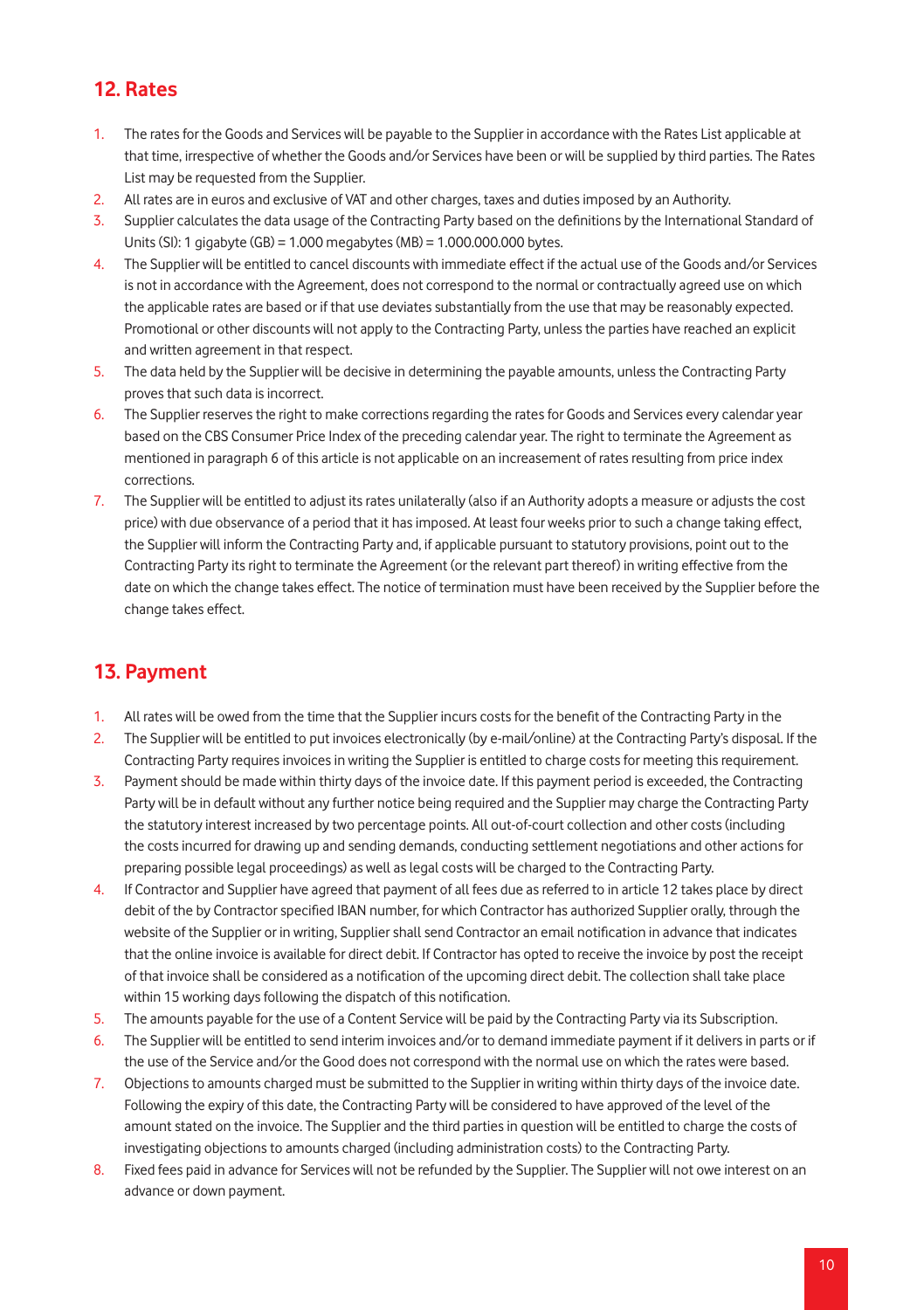9. If Supplier is in breach with full payment of two or more instalment payments in relation to Goods and remains in breach after final notice (ingebrekestelling), all remaining installment payments are immediately due, in addition to all other rights Supplier has as a result of such breach.

# **14. Security**

- 1. The Supplier will retain the ownership of all Goods it has delivered and grants or transfers rights under the suspensive condition that the Contracting Party has fulfilled all claims relating to the consideration for the Goods supplied or to be supplied or the Services supplied or to be supplied to the Contracting Party by the Supplier, as well as all claims resulting from failure in fulfilling the Agreement.
- 2. If the Contracting Party creates a new good from the Goods, this will be a good that the Supplier has had created for itself as the owner and the Contracting Party will keep this good for the Supplier until the Contracting Party has fulfilled all the Supplier's claims referred to in the previous paragraph.
- 3. The Contracting Party will be obliged to keep, use and insure the Goods supplied by the Supplier to the Contracting Party as the recognisable property of the Supplier.
- 4. So long as the ownership or rights of the Goods and/or Services have not been transferred to the Contracting Party, the Contracting Party may not pledge or encumber the Goods and Services or grant any other right relating to such to a third party. The Contracting Party will inform the Supplier immediately if third parties enforce rights on the Goods and/or Services or if they are intending to do so.
- 5. The Contracting Party authorises the Supplier, if the situation should arise, to create a right of disclosed or undisclosed pledge on behalf of the Contracting Party on delivered Goods and rights that have been transferred to the Contracting Party by means of payment and which are still held by the Contracting Party, as additional security for all claims vested in the Supplier pursuant to the Agreement.
- 6. The Supplier will be entitled at all times for reasons of its own (if, for instance, the use does not correspond to the normal use on which the applicable rates are based or if that use deviates substantially from the use that may be reasonably expected or if the payment history gives cause for such) to oblige the Contracting Party (at the Supplier's discretion and within a period to be determined by the Supplier) to provide security or additional security by means of an advance payment (of no more than the total amount that the Contracting Party would owe to the Supplier during a six-month period) or a down payment. At the time that no payment problems have occurred during a consecutive period of at least six months, the Contracting Party may submit a written request for the repayment of the advance payment. The Supplier will assess this request and repay the advance payment if it believes that circumstances permit such.

# **15. Intellectual and industrial property rights and confidentiality**

- 1. All intellectual and industrial property rights to Goods and/or Services developed or made available in accordance with or in respect of the Agreement (including designated or allocated names, addresses and codes, including account data, customer codes, user names, access codes, IP addresses, e-mail addresses and homepages) will rest exclusively with the Supplier, Affiliated Enterprises or their licensors. The Supplier will grant the Contracting Party only a non-exclusive, non-transferable, revocable right, not subject to sublicense, to use the Items and/or Services during the period of the Agreement, and only for the normal purpose intended by the Supplier.
- 2. The Contracting Party will not be permitted to remove or change any indication regarding intellectual or industrial ownership on or in the Goods and/or Services (including indications regarding the confidential character and non-disclosure).
- 3. The Supplier will be permitted to take technical measures to protect the Goods and/or Services. If the Supplier takes these technical measures, the Contracting Party will not be permitted to remove or avoid this security.
- 4. The Contracting Party is aware that the Goods and/or Services made available may contain confidential information and industrial secrets of the Supplier, an Affiliated Enterprise or their licensors. The Contracting Party undertakes to keep these Goods secret and to use them only for the purpose for which they have been made available.
- 5. If the Contracting Party develops software or is intending to do so and in connection with the interoperability (the capacity of software to exchange information with other components of other software via the Supplier's network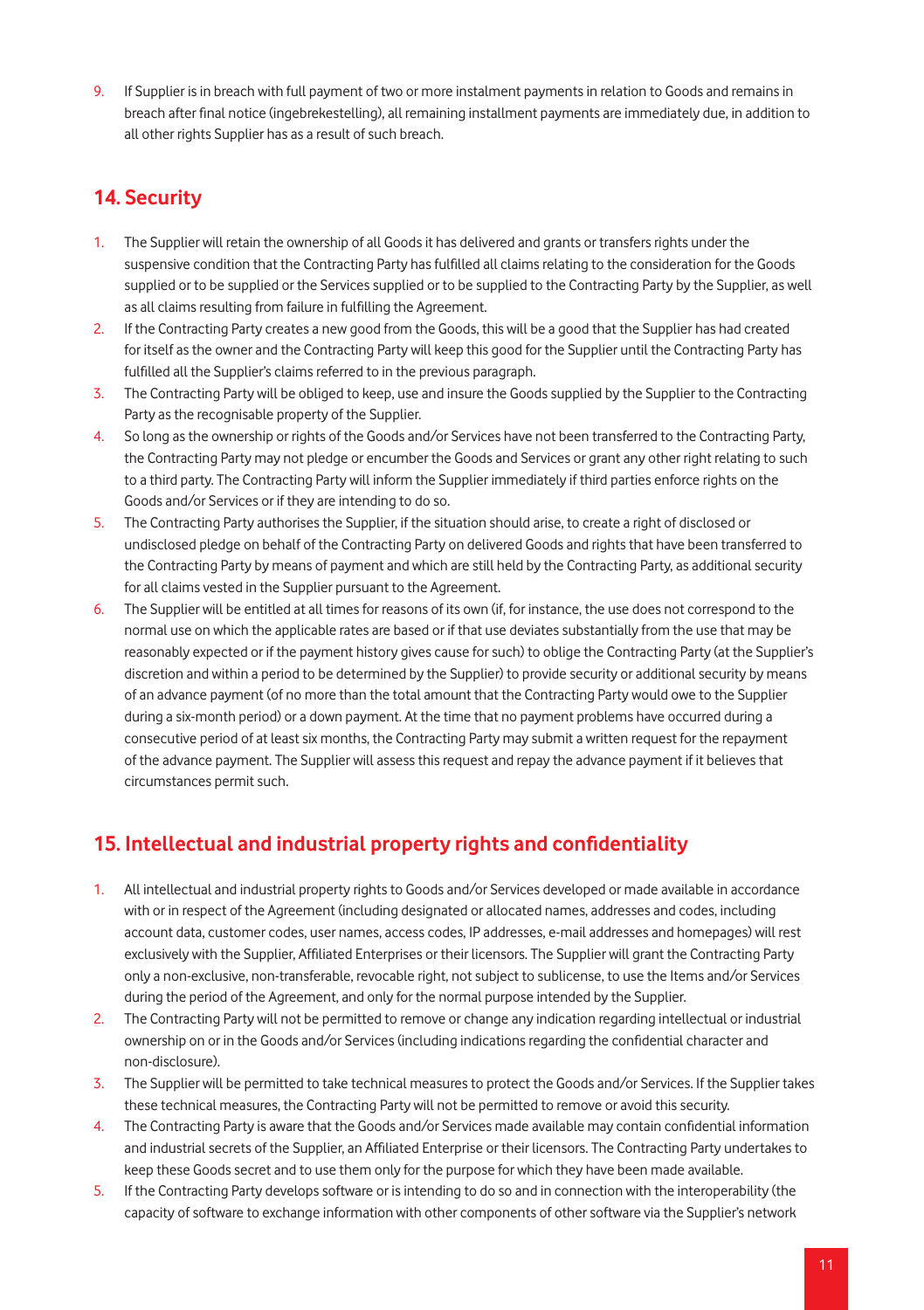services and to communicate by means of this information) of the software to be developed requires information to bring about this interoperability, the Contracting Party will submit a written and specified request to the Supplier for the information. The Supplier will inform the Contracting Party within a reasonable period whether it can obtain the required information and under what conditions, including financial conditions and conditions relating to any third parties to be engaged by the Contracting Party.

- 6. The Contracting Party guarantees that no rights of third parties oppose making hardware, software or materials intended for use or processing available to the Supplier. The Contracting Party will indemnify the Supplier against all claims based on the allegation that making available, using or processing, as referred to above, violates any right of third parties.
- 7. The Supplier will indemnify the Contracting Party against all claims based on the allegation that the Goods and/or Services developed by the Supplier violate an intellectual or industrial property right in the Netherlands, provided that:
	- a. the Contracting Party informs the Supplier immediately of the existence and content of the claim;
	- b. the Contracting Party leaves dealing with the claim (including settlement) entirely to the Supplier;
	- c. the Contracting Party will assist the Supplier in defending itself against that claim, if necessary in the Contracting Party's name (including by issuing information and authorisations);
	- d. the claim is not related to hardware, software or materials made available to the Supplier by the Contracting Party for the purpose of use or processing; and
	- e. the claim is not related to changes to the Items developed by the Supplier by parties other than the Supplier.

# **16. Suspension, settlement and termination**

- 1. Either party may dissolve the Agreement only if the other party is in breach in fulfilling one or more essential obligations and if the other party has received a notice of default detailed to best effect, in which it has been given a reasonable period for fulfilment and fulfilment within this period has not been forthcoming.
- 2. In any event, the Supplier may suspend (including by blocking or deactivating one or more Connections or Services (temporarily or permanently, wholly or in part)) its obligations under the Agreement with immediate effect and without any prior notice being required if:
	- a. the Contracting Party no longer meets the applicable underlying conditions for the Service in question (including the underlying conditions in the up-to-date service description);
	- b. the actual use of the Goods and/or Services is not in accordance with the Agreement, does not correspond to the normal use or the use on which the applicable rates are based or if that use deviates substantially from the use that may be reasonable expected;
	- c. the Supplier has sent the Contracting Party a demand and following the expiry of the period referred to in the demand, the Contracting Party has failed to meet its payment obligation;
	- d. the Supplier has requested the Contracting Party to provide security or additional security and the Contracting Party has not issued the desired security within the period stipulated by the Supplier;
	- e. the Contracting Party causes nuisance and/or poses a risk to the health of the Supplier's employees and/or joint users of the Network or other telecommunication networks;
	- f. the Contracting Party damages the Goods, the Services, the Network or other telecommunication networks;
	- g. the Contracting Party fails to fulfil a guarantee or acts contrary to what it guarantees;
	- h. permits and any other type of permission for the construction, maintenance and operation of the Network expire or are withdrawn; or
	- i. circumstances occur, beyond the powers of the Supplier, which make the performance of the Agreement impossible or disproportionally problematic.
- 3. The Contracting Party will not be entitled to settlement or suspension.
- 4. Either party may dissolve the Agreement with immediate effect and without prior notice of default in the event of:
	- a. an application for composition with creditors;
	- b. a suspension of payments;
	- c. bankruptcy;
	- d. liquidation; or
	- e. dissolution;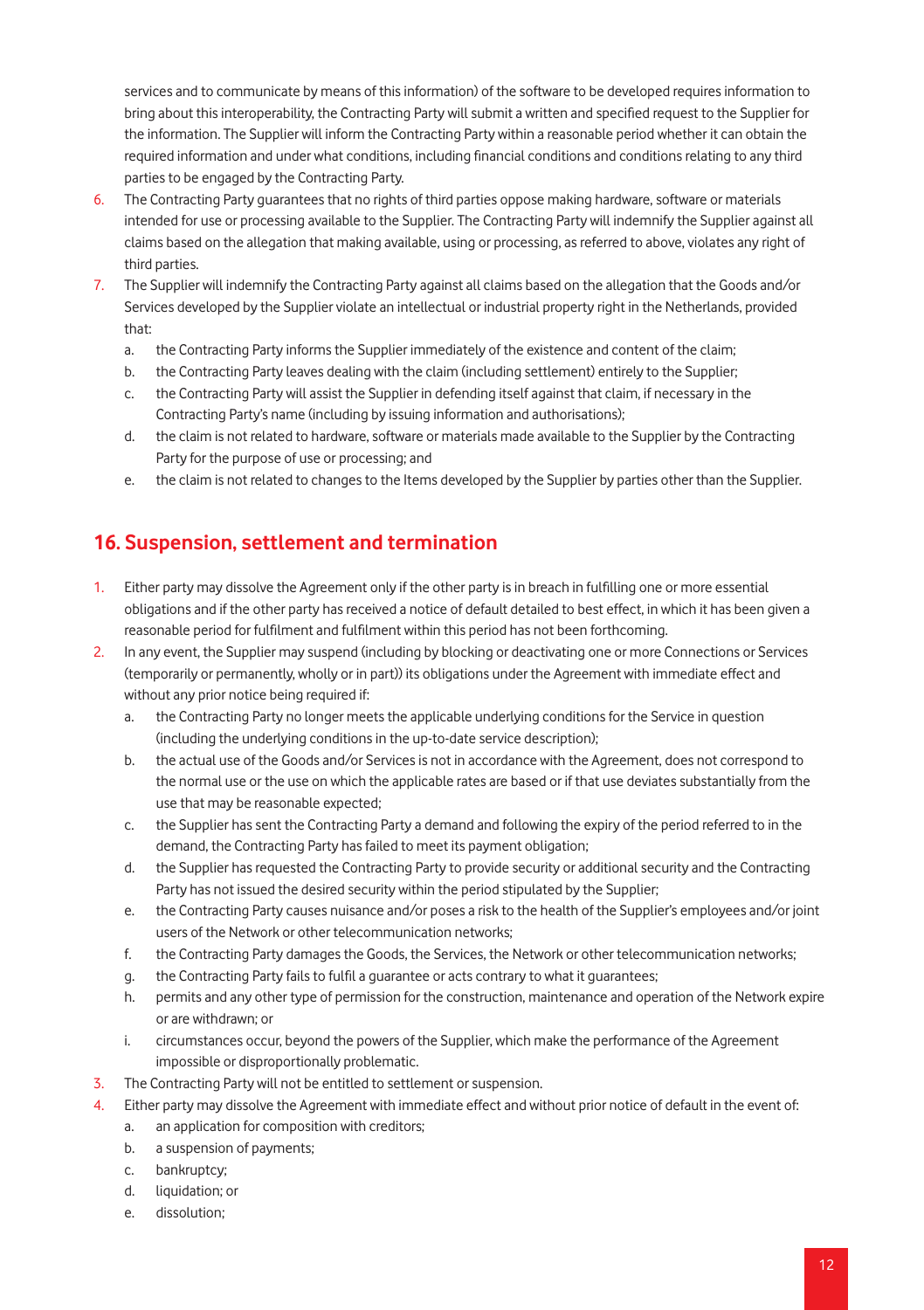on the part of the other party, unless the trustee in bankruptcy or administrator opts for continuation of the Agreement and sufficient security is immediately provided in accordance with Article 13 and the other party approves of the continuation.

# **17. Obligations in the case of termination or premature termination of the Agreement and/or Subscriptions**

- 1. In the case of termination or premature termination of the Agreement, all corresponding or Supplementary Services delivered will terminate and all claims of the Supplier (including all amounts already invoiced) will be immediately payable in full. In so far as obligations have already been fulfilled, no obligations resulting from the termination of the Agreement will arise for the parties to reverse the performances already received by them, unless the Contracting Party proves that the Supplier is in default with regard to those performances.
- 2. In the case of the termination of the Agreement, the Contracting Party must, at the discretion of the Supplier, immediately return or destroy all Goods and/or Services made available to it of which the ownership rights have not been transferred to the Contracting Party.
- 3. In the case of the termination of the Agreement or Subscription before the minimum duration has expired, the Contracting Party will immediately owe the Supplier the following payments in full, unless the Agreement or the Subscription in question is ending because the Supplier is terminating the Agreement or the Subscription in question on the basis of Article 4.2 or the Contracting Party is dissolving the Agreement or the Subscription in question on the basis of Article 15.1 or 15.4:
	- a. for the remaining term of the minimum period of the Agreement or the Subscription in question:
		- i. all fixed costs (including the costs for leased lines, microwave radio links and other infrastructure, in so far as applicable);
		- ii. all periodic charges (including subscription payments);
	- b. a proportional part of:
		- i. the discounts granted to the Contracting Party whether or not through a retailer with respect to the Goods and/or Services supplied and reimbursements (including payments – whether or not by means of credit entries – and free deliveries of Goods and/or Services by the Supplier);
		- ii. penalties and buy-out sums that the Supplier should pay to third parties in connection with the early termination of the Service, Subscription and/or Agreement.
- 4. Except under the circumstances referred to in these General Terms and Conditions, it will not be possible to terminate or cancel an Agreement or Subscription prematurely.

#### **18. Limitation of liability**

- 1. The Supplier will only be liable for direct damage of the Contracting Party caused by an attributable failure or a wrongful act on the part of the Supplier to no more than the amounts referred to below, in which context an event will also be understood to mean a chain of related events. The maximum cumulative liability of all types of damage referred to below will be EUR 3,000,000 per year, and the total liability of the Supplier per year will therefore be limited to that amount. Direct damage will be understood to mean only the damage resulting from:
	- a. death or bodily injury, to an amount of no more than one million (1,000,000) euros per event;
	- b. damage to material items of the Contracting Party, to an amount of no more than five hundred thousand (500,000) euros per event;
	- c. a violation of intellectual property rights of the Contracting Party, to an amount of no more than five hundred thousand (500,000) euros per event;
	- d. having to arrange emergency facilities, provided that these emergency facilities could not have been delivered by the Supplier on time, to an amount of no more than one million (1,000,000) euros per event;
	- e. the wrongful processing of Personal Data of the Contracting Party or an End-User, to a maximum amount of two thousand five hundred (2,500) euros per injured party and to a maximum amount of one million (1,000,000)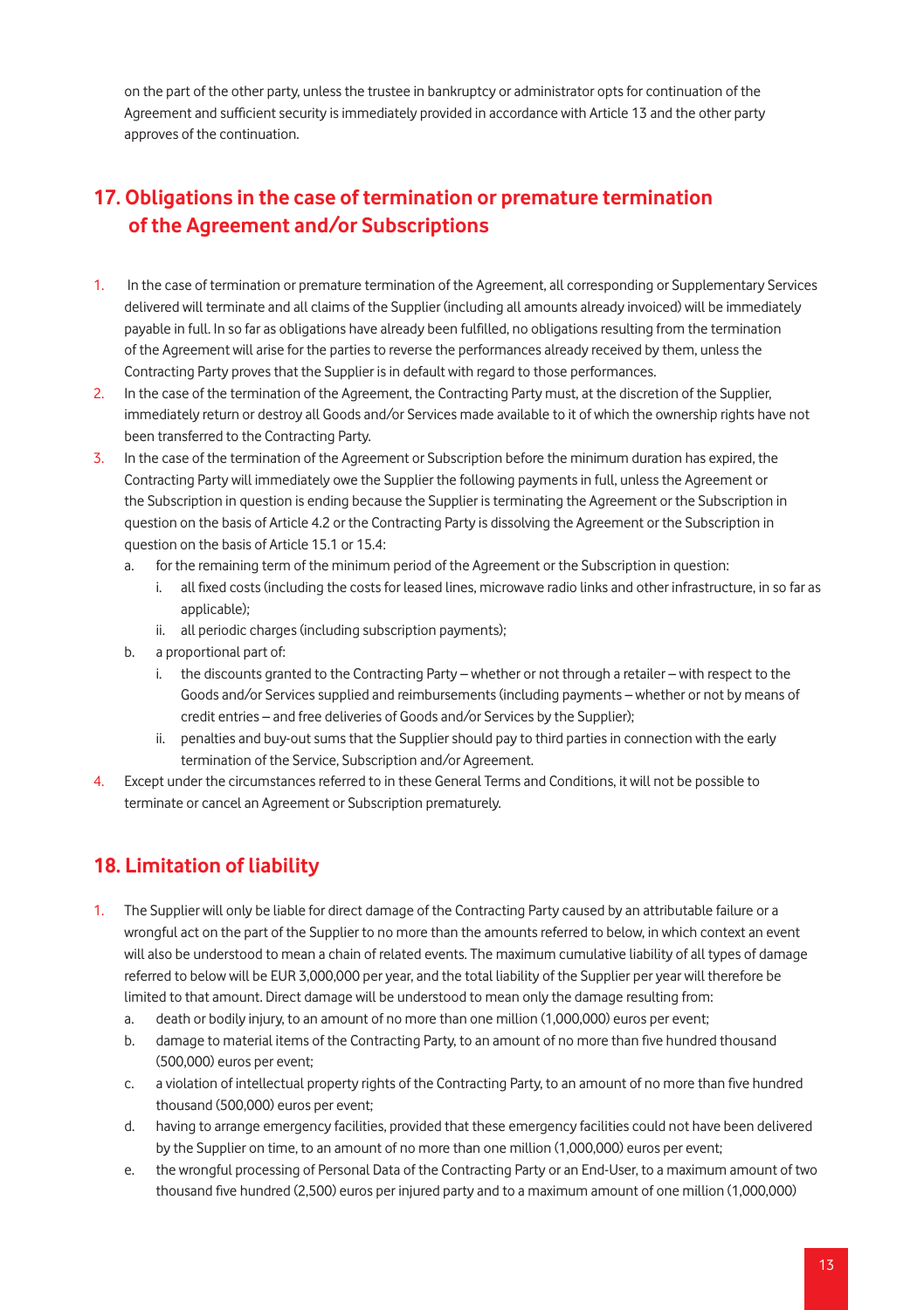euros per event;

- f. administrative errors other than those referred to in f., including the temporary or permanent disconnection of the Contracting Party's Connection by the Supplier without any demonstrable reason, to a maximum amount of one thousand (1,000) euros per Connection and to a maximum amount of five hundred thousand (500,000) euros per event.
- 2. The Supplier will not be responsible for the following circumstances and not liable for any consequential damage or for any damage other than the direct damage as defined in the previous paragraph of this article:
	- a. indirect damage, consequential loss, trading loss, loss due to business interruption, loss of profit, missed savings, reduced goodwill, immaterial damage, damage resulting from the claims of purchasers of the Contracting Party and End-Users, mutilation or loss of data, as well as damage relating to the use of items, materials, software or suppliers prescribed by the Contracting Party;
	- b. the partial or non-functioning of leased lines, microwave radio links and other infrastructure leased for the benefit of the Contracting Party;
	- c. failures in the service provision of third parties (including providers of telecommunication networks or services and information, Content or SMS services);
	- d. the non-functioning of Telecommunication Services as a result of temporary or other physical restrictions, required maintenance or force majeure;
	- e. change of a Number;
	- f. the use authorised or otherwise of access codes and SIMs;
	- g. the processing of Personal Data by a third party;
	- h. the use of Content Services;
	- i. the use of internet or any other means of communication (including damage resulting from misunderstandings, mutilations, delays or poor communication with regard to orders or messages), because, inter alia, there are risks associated with the use (including risks that come about because the confidentiality of sent or received messages and information cannot be guaranteed);
	- j. hardware and software used by the Contracting Party and not supplied to the Contracting Party by the Supplier in accordance with an Agreement:
	- k. the exceeding of periods (including supply and performance times);
	- l. the storage of Goods in accordance with Article 6.2;
	- m. the suspension of obligations, the blocking and deactivation of Connections and Services; and
	- n. the termination of the Agreement.
- 3. If more than one claim arises for the Contracting Party as a consequence of the same circumstance and the total amount of the claims exceeds the maximum compensation provided in this article, the claims will be granted and paid in proportion to their size.
- 4. The Contracting Party should give written notice of any damage that has arisen as soon as possible, though no later than within six weeks of the date of discovery of the damage or the date on which the damage could reasonably have been discovered. The Supplier will not be obliged to pay compensation for any damage that was not reported in writing within this term
- 5. All limitations and exclusions of liability:
	- a. will apply to all damage related directly or indirectly to the Agreement (including damage related to the conclusion or performance of the Agreement or the use of a Service and/or Item);
	- b. will also apply to violations of major obligations, guarantees and indemnifications;
	- c. will apply irrespective of the legal ground on which the liability is based;
	- d. will not apply if the damage has been caused by an intentional act or omission or wilful recklessness on the part of the Supplier or its management.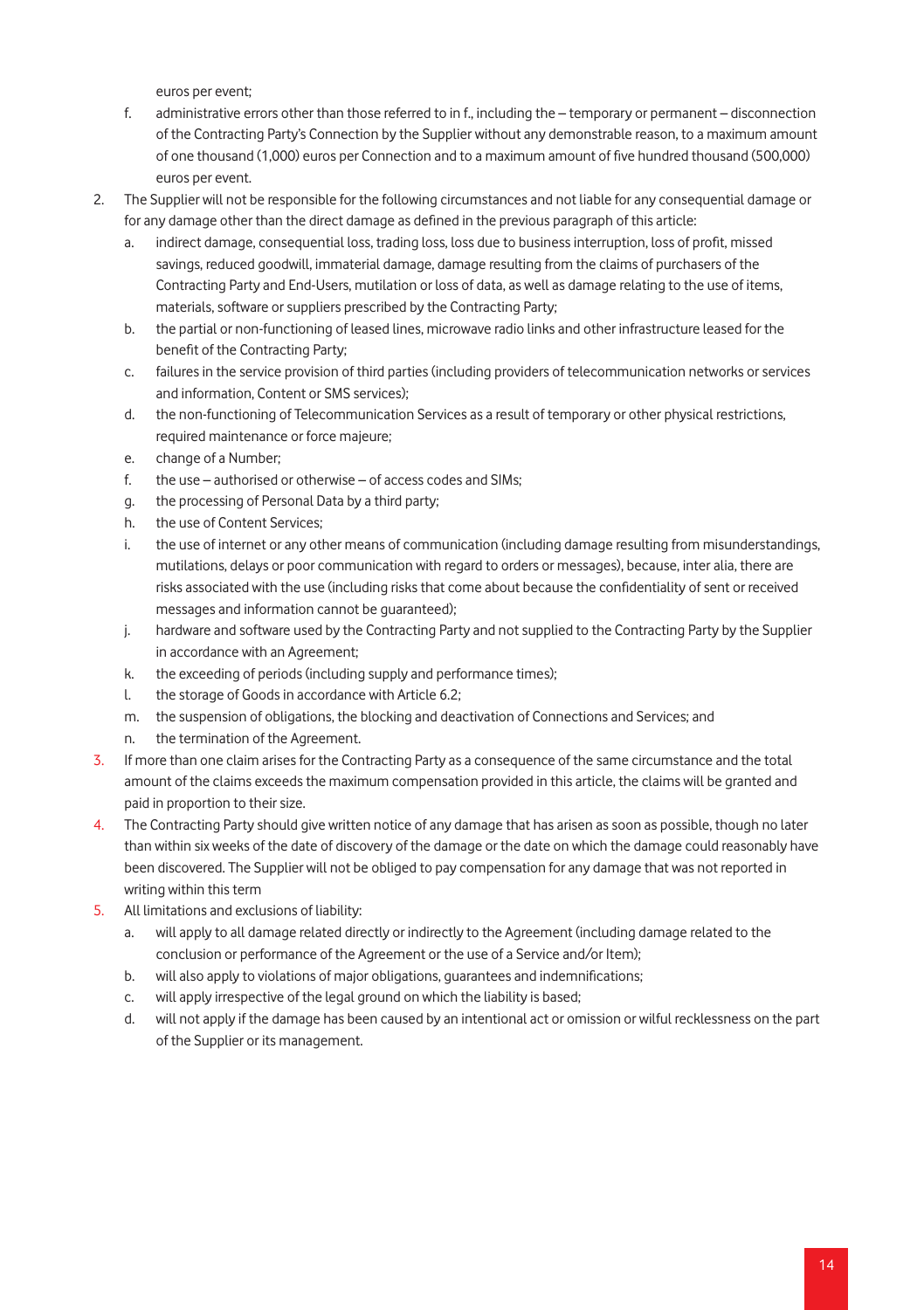#### **19. Third Parties**

- 1. Only the Contracting Party may invoke rights ensuing from an Agreement vis-à-vis the Supplier. The actions and omissions of an End-User will be attributed to the Contracting Party. The Contracting Party guarantees that is has obtained permission from all End-Users for entering into, performing and terminating the Agreement. An End-User cannot derive any rights from an Agreement. The Contracting Party will bear the risk and indemnify the Supplier against and compensate it for all claims of End-Users (including in connection with privacy legislation).
- 2. The Contracting Party will require the prior written permission of the Supplier for acquiring or instructing others to acquire, assigning, transferring, encumbering, making available (including by means of rental) or performing (including by means of subcontracting) the Agreement, the rights ensuing from the Agreement and/or the obligation ensuing from the Agreement. However, the Contracting Party will be entitled to make the Goods and/or Services available to End-Users.
- 3. In so far as necessary, the Contracting Party hereby grants the Supplier permission to have the rights ensuing from the Agreement and/or the obligations ensuing from the Agreement:
	- a. acquired by, assigned to and/or encumbered to the benefit of an affiliated enterprise of the Supplier; and
	- b. exercised by a third party (including by means of subcontracting).
- 4. The Supplier stipulates all means of defence that are related directly or indirectly to the Agreement (including liability exclusions and restrictions, as well as indemnifications) also for the benefit of (hereafter referred to jointly as "the Beneficiaries"):
	- a. its Affiliated Enterprises;
	- b. third parties and their affiliated enterprises:
		- i. whose services the Supplier uses as part of its business dealings or during the performance of the Agreement (including suppliers and subcontractors); or
		- ii. for which the Supplier is otherwise qualitatively liable (of would be if the Supplier had not excluded or limited its liability for actions or failures of these third parties) all this as if these Beneficiaries were party to the Agreement (the 'Himalaya clause' below).
- 5. The Contracting Party guarantees that it will conclude forthwith a written clause with third parties (including End-Users) to which it supplies/makes available/performs Goods and/or Services (and in every case of supplying, making available/performing) which will offer the Supplier and Beneficiaries just as much protection as the Himalaya clause.
- 6. The Contracting Party will bear the risk and indemnify the Supplier against and compensate it for all claims of third parties that are related directly or indirectly to:
	- a. the wrongful use or a use of the Goods and/or Services (including the Connection and SIM) in a manner other than in accordance with this Agreement;
	- b. the use of Content Services;
	- c. a violation of the Dutch Personal Data Protection Act [Wet Bescherming Persoonsgegevens];
	- d. a violation of the statutory retention periods;
	- e. items, services, suppliers and/or subcontractors prescribed by the Contracting Party to the Supplier and/or which must be obtained from a prescribed contractor;
	- f. acts or failures of suppliers, subcontractors, staff or agents of the Contracting Party; and
	- g. failures of the Contracting Party in fulfilling obligations resulting directly or indirectly from the Agreement.

#### **20. Privacy**

1. Supplier processes Personal Data as contained in the Vodafone Privacy Statement, which can be found on the Supplier's website. The Privacy Statement can also be requested free of charge from the Supplier

#### **21. Miscellaneous**

1. If any provision of these General Terms and Conditions proves to be null and void or is nullified, the parties will enter into negotiations on the replacing provision, which must correspond with the purpose of the null and void or nullified provision as far as possible.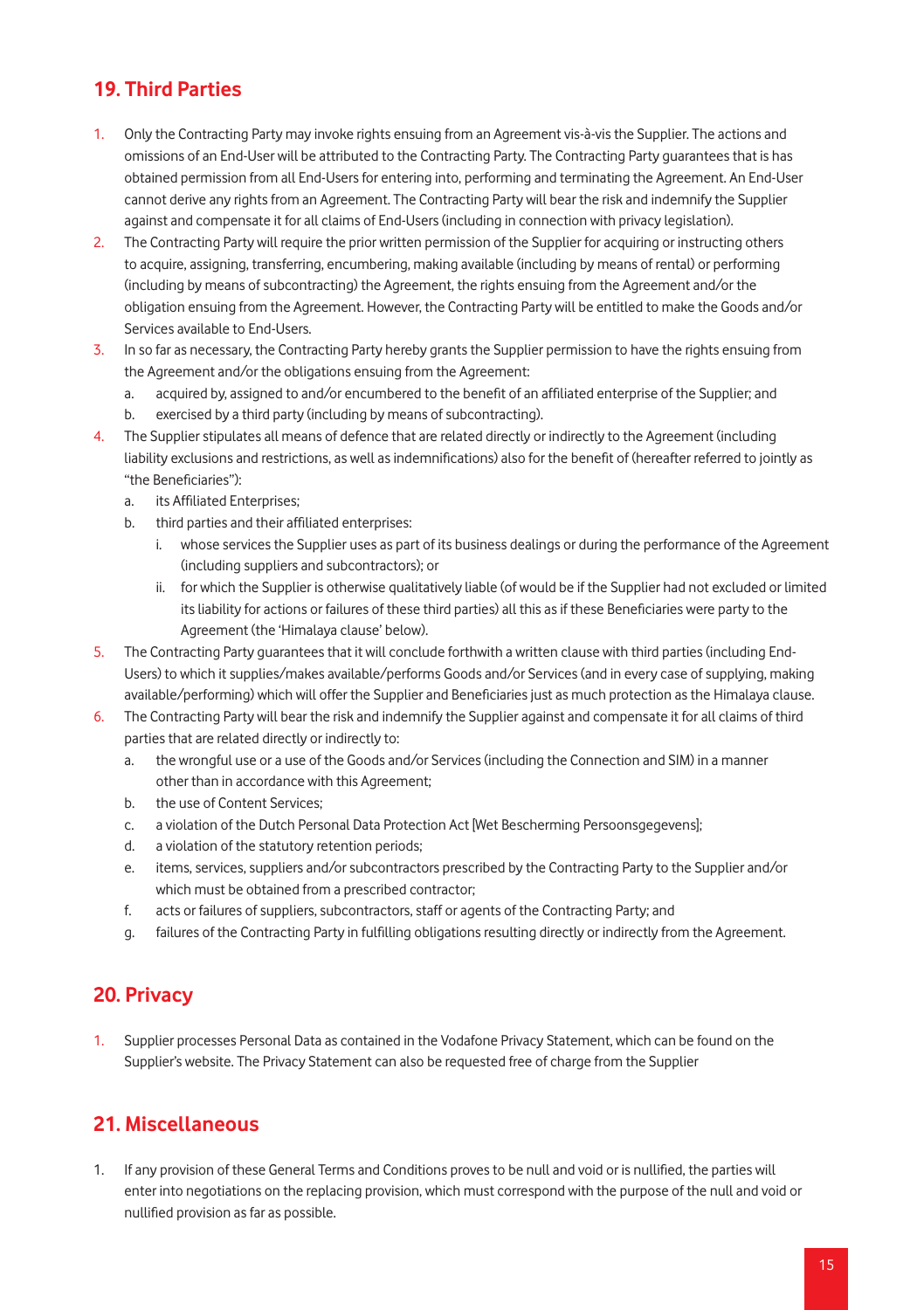2. During the period of the Agreement and for twelve months following the termination of the Agreement, the parties will not be permitted to conclude an employment agreement or another agreement with employees of the other party or with employees made available by the other party or to have these employees work in some other way for the other party, unless prior permission has been obtained.

# **22. Use of Telecommunication Services**

- 1. The Supplier will strive to offer the Contracting Party uninterrupted use of the Connection/Connections within the Netherlands.
- 2. Partly in view of the nature and use of the Telecommunication Services, the Supplier cannot guarantee that the Telecommunication Service will always be available and/or uninterrupted, as this depends on third parties and variable physical factors.
- 3. The Supplier will be entitled to impose reasonable limits on the Contracting Party with respect to the use of the Telecommunication Service, including transmission speeds and the amount of data traffic.
- 4. The Supplier will be entitled at all times to perform maintenance on the Network without the cooperation of the Contracting Party.

#### **23. SIM**

- 1. The Supplier will make one or more security codes available (such as the PIN and PUK codes) for the Contracting Party's SIM.
- 2. The costs of unblocking and/or of the issue of a new SIM will be payable by the Contracting Party. During the period that the SIM is blocked, the Contracting Party will remain obliged to pay all fixed periodical costs and additional fees.

# **24. Another provider/network of third parties**

- 1. If the Contracting Party (for instance outside the Netherlands) uses its Connection temporarily or partially to purchase Mobile Telecommunication Services or Content Services from or through a third party or the network of another provider of electronic communication services or other services,
	- a. the Supplier will not be responsible or liable for such services and content; and
	- b. the Contracting Party will owe the Supplier all associated special costs and surcharges. This will also include the costs of acceptance or automatic putting through of a call while the Contracting Party or End-User is outside the range of the Network.

#### **25. Number and number retention**

- 1. The Supplier will provide the Contracting Party with one or more Numbers for the use of each Connection of a Mobile Telecommunication Service.
- 2. With regard to number retention:
	- a. if it is already using one or more Numbers, the Contracting Party may submit a request to the Supplier for retention of those numbers exclusively upon entering into an Agreement;
	- b. in the fulfilment of a request for number retention, the Contracting Party will follow the instructions issued by the Supplier; and
	- c. at the commencement or end of an Agreement, the Contracting Party will, in principle, not be entitled to claim one or more specified numbers, other than by means of invoking number retention.
- 3. With regard to number retention:
	- a. the Supplier will grant the request if and as soon as the former Agreement with a provider of mobile telecommunication services can be terminated and this provider cooperates in the retention of the numbers;
	- b. the Supplier may charge a non-recurring payment for fulfilling the request for number retention;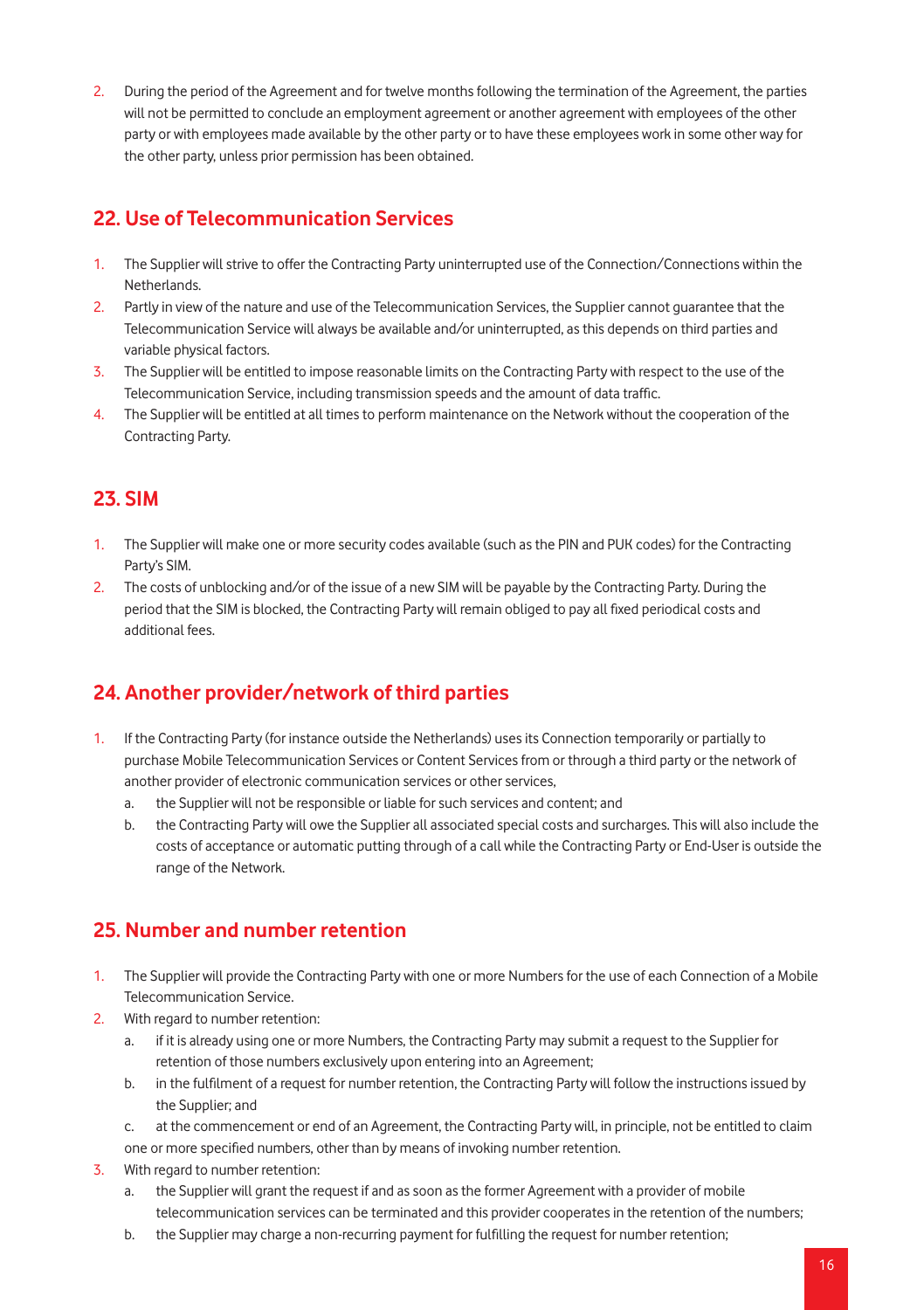- c. the Supplier may change a Number in the event of changes in a national number system or number assignment by an Authority, changes in a Service or the Network, or in other cases reasonably necessitating a number change; and
- d. the Supplier will implement a number change for the first time only three months after the change was announced, unless an earlier change is necessary in view of the relevant circumstances.
- 4. Supplier is entitled to change the number of the Contracting Party if this is reasonably inevitable (for example: if the competent authority imposes such change). If the Contracting Party operates a number starting with '06' it may not use this number for automated mobile applications. For such use '097' numbers must be used. Supplier may change '06' numbers that are used for mobile data applications to '097' numbers.

#### **26. Maintenance**

- 1. The Supplier will be obliged to perform maintenance work only if the Good and/or Service does not function in accordance with the agreed specifications, and if the defect was reported immediately in detail to the Supplier after it occurred and the defect can be reproduced. Maintenance will not include the repair or recovery of mutilated or lost data.
- 2. Following receipt of the report, the Supplier will make every effort to repair the defect at a time to be determined by the Supplier. The Supplier will be entitled to introduce temporary solutions (including workarounds or restrictions to avoid the problem) until the time of final repair.
- 3. The maintenance will be performed by the Supplier on Working Days. The Supplier will perform the work relating to the agreed Services at the office of the Supplier. If the Supplier believes that the defect cannot be repaired remotely, the work will be carried out at the Contracting Party's premises.
- 4. For the purpose of maintenance, upkeep or measurements, the Supplier will be entitled to deactivate one or more Goods and/or Services temporarily.
- 5. If it should turn out that the defect has not been caused by a failure on the part of the Supplier (including defects that have arisen due to use errors or improper use or changes to the Goods and/or Services by third parties), the Supplier will be entitled to recover the costs of pinpointing and/or repairing the defect from the Contracting Party.
- 6. If the Supplier makes a new model or new version of the Good and/or Service available to the Contracting Party, the Contracting Party will be obliged to make an extra payment to be determined by the Supplier if the new model or new version of the Good and/or Service offers new possibilities and/or functions. Three months following the provision of the new model or new version of the Good and/or Service, the Supplier will no longer be obliged to perform maintenance work relating to the Good and/or Services that the new model and/or new version was intended to replace.
- 7. If the Contracting Party fails to conclude a maintenance agreement with the Supplier at the same time as the conclusion of the Agreement on the basis of which the Good and/or Services is provided, the Supplier will not be obliged to conclude a maintenance agreement as yet at a later stage.

# **27. Applicable law and disputes**

- 1. All legal relationships between the Supplier and the Contracting Party will be governed by Dutch law, with the exception of the Vienna Sales Convention [Weens Koopverdrag].
- 2. The Contracting Party must always submit complaints or disputes in the first instance in writing to Vodafone, Special Services department, Postbus 1500, NL-6201 BM Maastricht, stating the Number of the Connection and a specification of the Agreement.
- 3. The Supplier will provide a detailed written response to a complaint within thirty days. If this term is not met, the Supplier will inform the Contracting Party within which term it will respond as yet to the complaint.
- 4. No later than within six months of receipt of the substantive response, or within six months of the expiry of the term within which a response should have been made pursuant to provisions of the previous paragraph, the Contracting Party may submit the dispute to the competent court in Amsterdam, the Netherlands, unless the parties agree upon another form of dispute settlement.